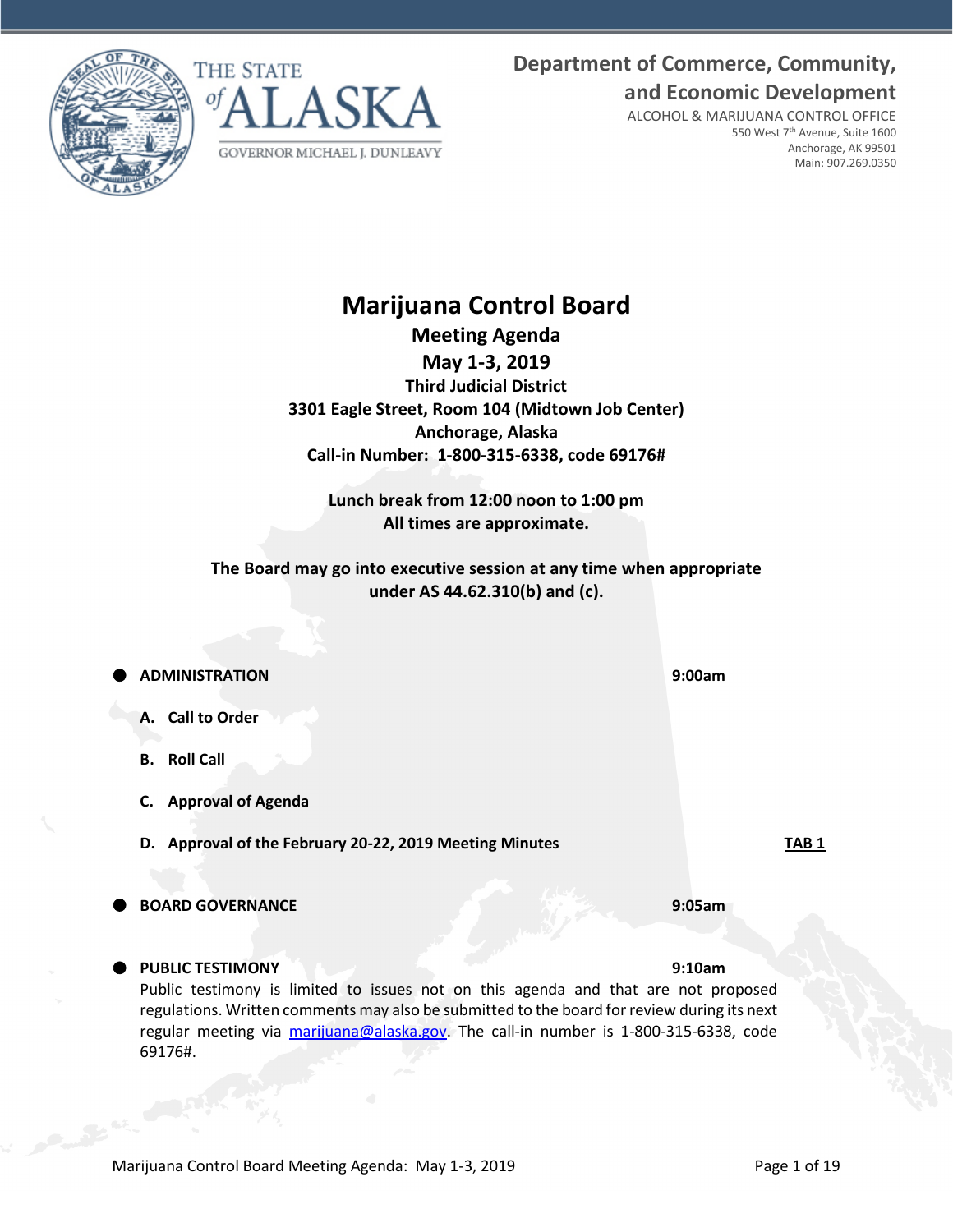|    | <b>EXECUTIVE SESSION</b>                                                                                            | 9:40am  |                  |
|----|---------------------------------------------------------------------------------------------------------------------|---------|------------------|
|    | A. Cannabis Classic Proposed Settlement Agreement                                                                   |         |                  |
|    | Appeal of Fine; OAH Case No. 18-0779-MCB                                                                            |         |                  |
|    | DEPARTMENT OF LABOR PRESENTATION                                                                                    | 9:50am  | TAB <sub>2</sub> |
|    | A. Rhonda Gerharz, Investigator IV, Workers Compensation Division, Department of Labor<br>and Workforce Development |         |                  |
|    | <b>PUBLIC HEALTH UPDATE</b>                                                                                         | 10:20am | TAB <sub>3</sub> |
|    | A. Eliza Muse, Public Health Specialist, Division of Public Health, Department of Health<br>and Social Services     |         |                  |
|    | <b>HTBX INTERNATIONAL PRESENTATION</b>                                                                              | 10:50am | TAB4             |
|    | A. Anita Burke, Co-founder and Chief Operating Officer                                                              |         |                  |
|    | <b>DIRECTOR BRIEFING</b>                                                                                            | 11:00am |                  |
| А. | <b>Director's Report</b>                                                                                            |         | TAB <sub>5</sub> |
| В. | Draft Data Use Agreement with Department of Health and Social Services                                              |         | TAB <sub>6</sub> |
| C. | <b>S.3032 The STATES Act</b>                                                                                        |         | TAB 7            |
|    | D. Massachusetts Social Equity Program Information                                                                  |         | TAB <sub>8</sub> |
| Ε. | <b>Draft Policy on Newspaper of General Circulation</b>                                                             |         | TAB <sub>9</sub> |
| F. | Resolution Regarding Separation of Personal-Use and Commercial Marijuana                                            |         | <b>TAB 10</b>    |
|    | <b>ENFORCEMENT BRIEFING</b>                                                                                         | 11:40am |                  |
|    | A. Enforcement Supervisor's Report                                                                                  |         | <b>TAB 11</b>    |
| В. | <b>Notices of Violation Issued and Licensee Responses</b>                                                           |         | <b>TAB 12</b>    |
|    | <b>LICENSING BRIEFING</b>                                                                                           | 11:50am |                  |
|    | A. Licensing Report                                                                                                 |         | <b>TAB 13</b>    |
|    | Marijuana Control Board Meeting Agenda: May 1-3, 2019                                                               |         | Page 2 of 19     |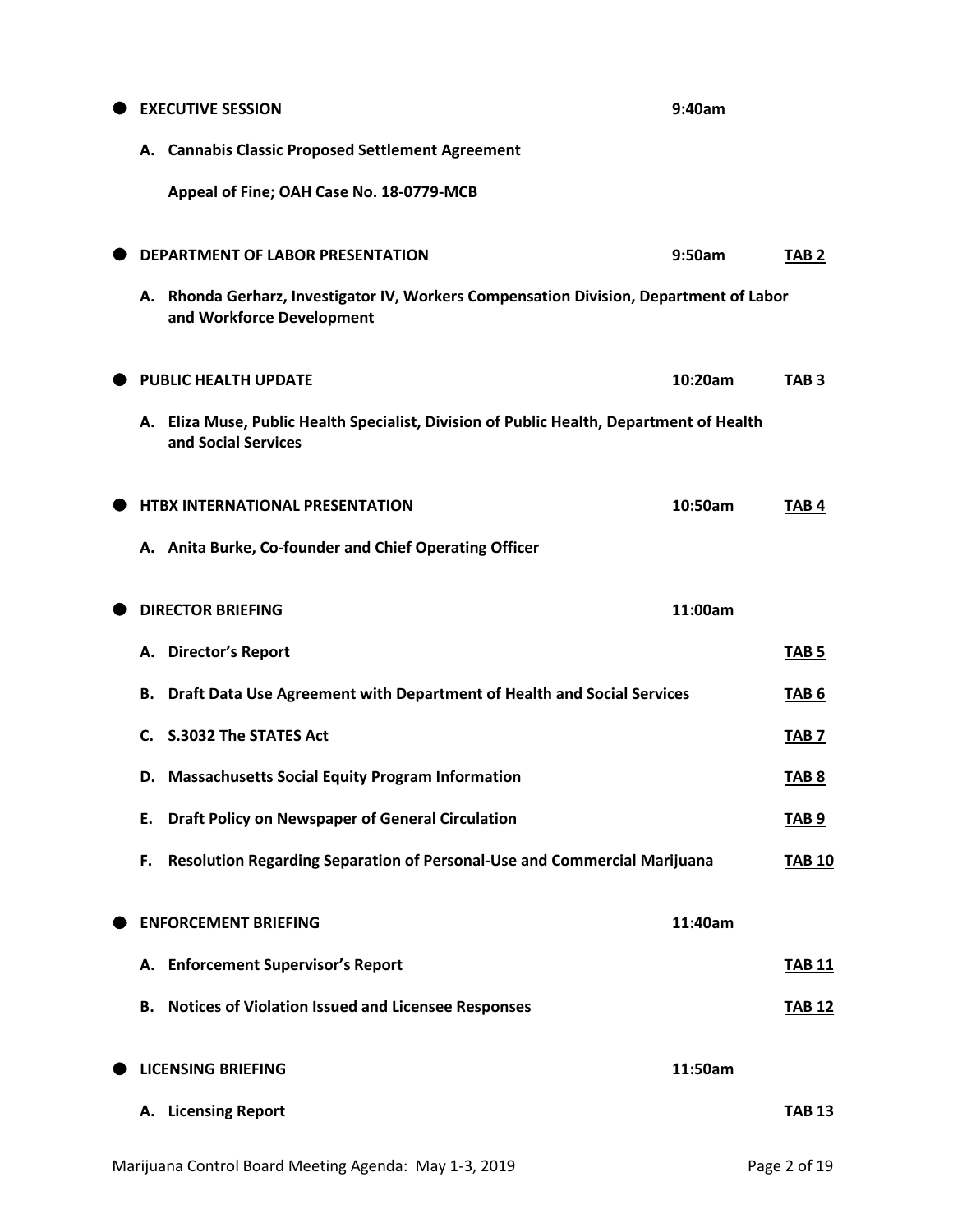# **REGULATIONS 1:00pm**

# **A. Proposed Projects**

**1. Board Requests**

# **B. Drafts for Board Review, Pending Public Comment Opportunity**

|    | 1. | <b>Tracking and Grading</b><br>Status:<br><b>Potential Board Actions:</b>                          | <b>Staff revisions</b><br>Amend and/or put out for public comment                                                      | <b>TAB 14</b> |
|----|----|----------------------------------------------------------------------------------------------------|------------------------------------------------------------------------------------------------------------------------|---------------|
|    | 2. | <b>Testing Oversight</b><br>Status:<br><b>Potential Board Actions:</b>                             | Initial draft of staff proposal<br>Amend and/or put out for public comment                                             | <b>TAB 15</b> |
|    | 3. | <b>On-Site Consumption Clean-up</b><br>Status:<br><b>Potential Board Actions:</b>                  | Initial draft<br>Amend and/or put out for public comment                                                               | <b>TAB 16</b> |
| С. |    | <b>Public Comments Received</b>                                                                    |                                                                                                                        |               |
|    | 1. | <b>Out-of-State Investment in Testing Facilities</b><br>Status:<br><b>Potential Board Actions:</b> | Public comment period closed April 12, 2019<br>Vote to adopt; OR<br>Substantially amend and put out for public comment | <b>TAB 17</b> |
|    | 2. | <b>Fine Schedule</b><br>Status:<br><b>Potential Board Actions:</b>                                 | Public comment period closed April 12, 2019<br>Vote to adopt; OR<br>Substantially amend and put out for public comment | <b>TAB 18</b> |
|    | 3. | <b>Denial of License Application</b><br>Status:<br><b>Potential Board Actions:</b>                 | Public comment period closed April 12, 2019<br>Vote to adopt; OR<br>Substantially amend and put out for public comment | <b>TAB 19</b> |
|    | 4. | <b>Handler Courses</b><br>Status:<br><b>Potential Board Actions:</b>                               | Public comment period closed April 12, 2019<br>Vote to adopt; OR<br>Substantially amend and put out for public comment | <b>TAB 20</b> |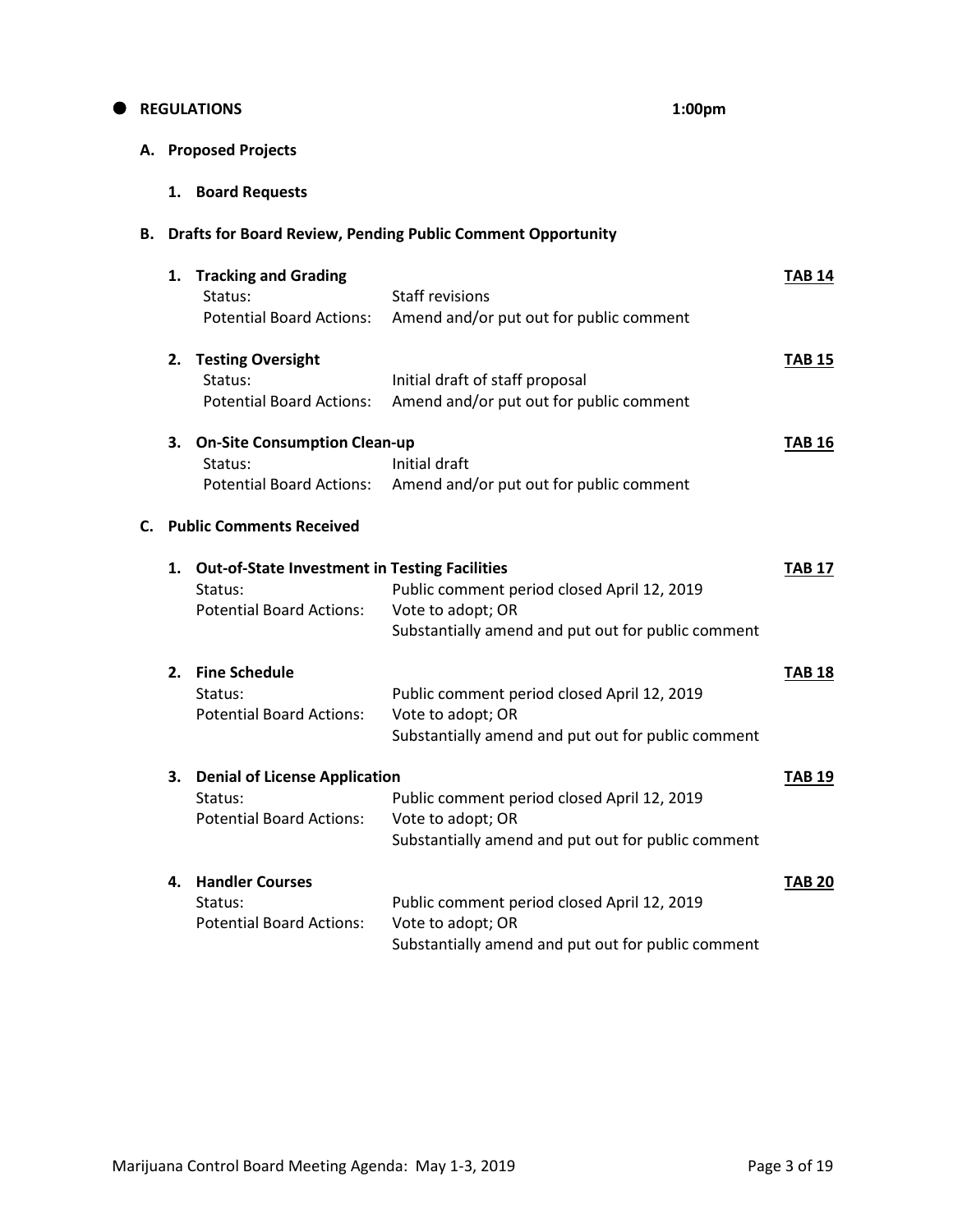# $\bullet$  APPLICATIONS FROM PREVIOUS MEETINGS

# **A. Previous Board Action Taken**

| 1. | License #10901:<br>Licensee:<br>License Type:<br><b>Premises Address:</b>                                                                          | The High Expedition Company<br>The High Expedition Company - Joseph McAneney 100%<br>Retail Marijuana Store<br>13465 E Main Street<br>Talkeetna, AK 99676                                                                                                                                                                                                            | <b>TAB 21</b> |
|----|----------------------------------------------------------------------------------------------------------------------------------------------------|----------------------------------------------------------------------------------------------------------------------------------------------------------------------------------------------------------------------------------------------------------------------------------------------------------------------------------------------------------------------|---------------|
|    | Local Governments:<br>Transferor:                                                                                                                  | Matanuska-Susitna Borough<br>The High Expedition Company - Joseph McAneney 50% and<br>Dan Nelson Jr. 50%                                                                                                                                                                                                                                                             |               |
|    | <b>For Consideration:</b>                                                                                                                          | Transfer of controlling interest; Matanuska-Susitna Borough<br>protests pending payment of license review fee, borough<br>marijuana taxes, and issuance of flood hazard development<br>permit.                                                                                                                                                                       |               |
| 2. | License #11731:<br>Licensee:<br>License Type:<br><b>Premises Address:</b>                                                                          | <b>AK Slow Burn Cannabis Outlet</b><br>AK Slow Burn Cannabis Outlet, LLC<br>Retail Marijuana Store<br>1551 E Tudor Road<br>Anchorage, AK 99507                                                                                                                                                                                                                       | <b>TAB 22</b> |
|    | Local Governments:<br><b>For Consideration:</b>                                                                                                    | Municipality of Anchorage<br>Request to extend abeyance timeframe.                                                                                                                                                                                                                                                                                                   |               |
| 3. | <b>License #13949:</b><br>Licensee:<br>License Type:<br><b>Premises Address:</b><br>Local Governments:<br>Transferor:<br><b>For Consideration:</b> | <b>Grass Station 49</b><br>The Grass Station, LLC - Gary Evans 50% and Mason Evans 50%<br>Retail Marijuana Store<br>3505 Airport Way, Suite A<br>Fairbanks, AK 99709<br>City of Fairbanks; Fairbanks North Star Borough<br>Wishful Things, LLC - Gary Evans 49% and James Simpson 51%<br>Transfer of ownership; Department of Labor- Employment Security<br>objects. | <b>TAB 23</b> |
| 4. | License #15768:<br>Licensee:<br>License Type:<br><b>Premises Address:</b><br>Local Governments:<br><b>For Consideration:</b>                       | <b>Aurora Borealis Cannabis Company</b><br>Sharon I Thompson<br>Limited Marijuana Cultivation Facility<br>16756 E Moose Hollow Avenue<br>Talkeetna, AK 99676<br>Matanuska-Susitna Borough<br>Matanuska-Susitna Borough protests pending payment of real<br>property taxes and Borough's license review fee.                                                          | <b>TAB 24</b> |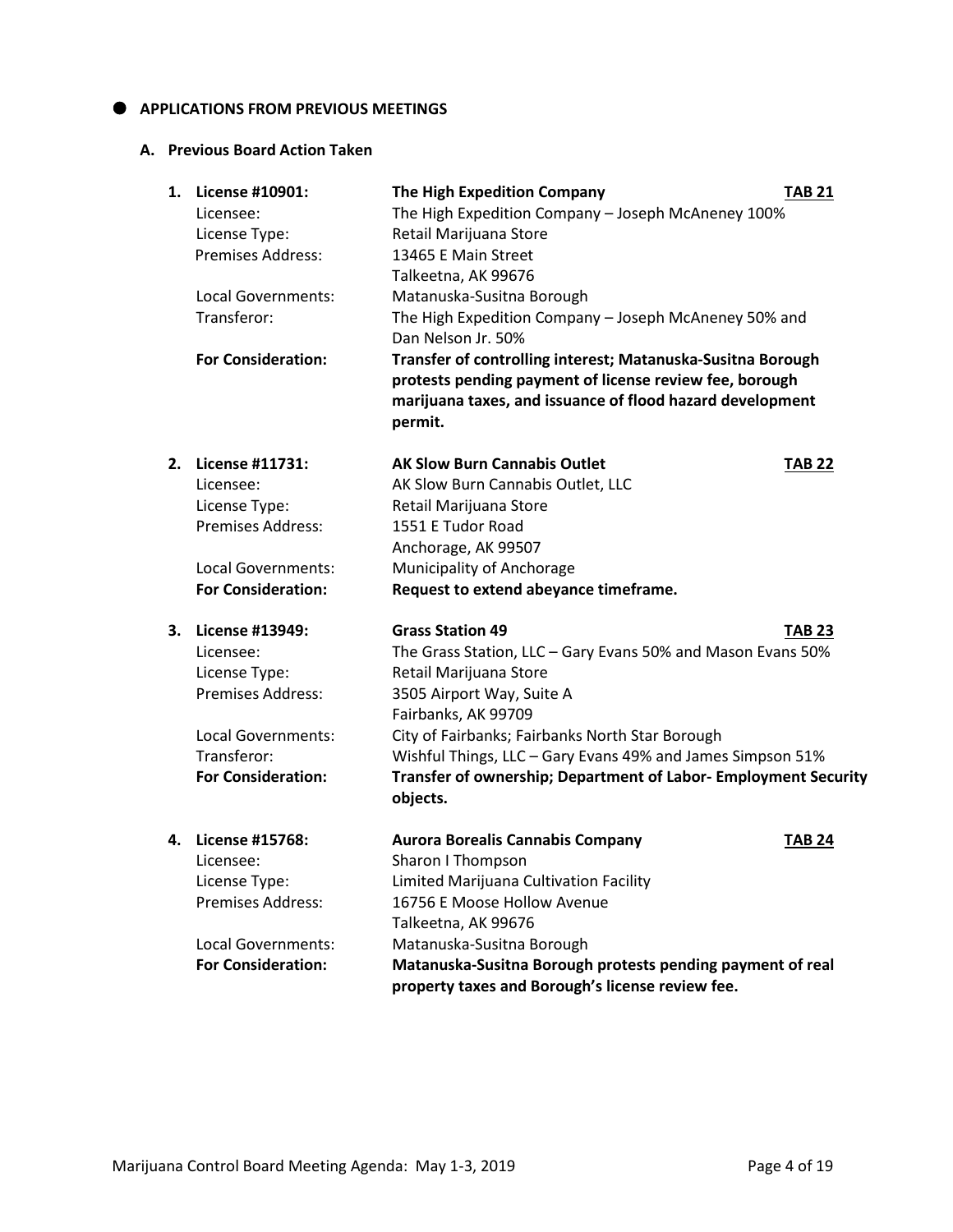| 5. | License #15814:<br>Licensee:<br>License Type:<br>Premises Address:<br>Local Governments:<br><b>For Consideration:</b>    | <b>Tanana Herb Company, LLC</b><br>Tanana Herb Company, LLC<br>Retail Marijuana Store<br>1200 Well Street<br>Fairbanks, AK 99701-2835<br>City of Fairbanks; Fairbanks North Star Borough<br>Request to extend abeyance timeframe.                                                                                           | <b>TAB 25</b> |
|----|--------------------------------------------------------------------------------------------------------------------------|-----------------------------------------------------------------------------------------------------------------------------------------------------------------------------------------------------------------------------------------------------------------------------------------------------------------------------|---------------|
| 6. | License #16091:<br>Licensee:<br>License Type:<br><b>Premises Address:</b>                                                | <b>Tanana Herb Company, LLC</b><br>Tanana Herb Company, LLC<br>Marijuana Concentrate Manufacturing Facility<br>1200 Well Street<br>Fairbanks, AK 99701-2835                                                                                                                                                                 | <b>TAB 26</b> |
|    | Local Governments:                                                                                                       | City of Fairbanks; Fairbanks North Star Borough                                                                                                                                                                                                                                                                             |               |
|    | <b>For Consideration:</b>                                                                                                | Request to extend abeyance timeframe.                                                                                                                                                                                                                                                                                       |               |
|    | 7. License #17452:<br>Licensee:<br>License Type:<br>Premises Address:<br>Local Governments:<br><b>For Consideration:</b> | <b>Bristol Bay Bud Company</b><br>Bristol Bay Bud Company, LLC<br><b>Standard Marijuana Cultivation Facility</b><br>2439 S Ridgecrest<br>Wasilla, AK 99623<br>Matanuska-Susitna Borough<br>Matanuska-Susitna Borough protests pending issuance of conditional<br>use permit and Matanuska-Susitna Borough business license. | <b>TAB 27</b> |
| 8. | License #19178:<br>Licensee:<br>License Type:<br>Premises Address:<br>Local Governments:<br><b>For Consideration:</b>    | Higher By Bad Gramm3r, LLC<br>Higher By Bad Gramm3r, LLC<br>Retail Marijuana Store<br>1204 N Hyer Spur Road<br>Palmer, AK 99645<br>Matanuska-Susitna Borough<br>Matanuska-Susitna Borough protests pending issuance of conditional<br>use permit.                                                                           | <b>TAB 28</b> |

# **B. Tabled**

| 1. License #10886:        | <b>Good Titrations</b>                    | <b>TAB 29</b> |
|---------------------------|-------------------------------------------|---------------|
| Licensee:                 | FSE, Inc.                                 |               |
| License Type:             | Marijuana Product Manufacturing Facility  |               |
| Premises Address:         | 1770 Donald Avenue, Suite B               |               |
|                           | Fairbanks, AK 99701                       |               |
| Local Governments:        | Fairbanks North Star Borough              |               |
| <b>For Consideration:</b> | Products tabled at February 2019 meeting. |               |
|                           |                                           |               |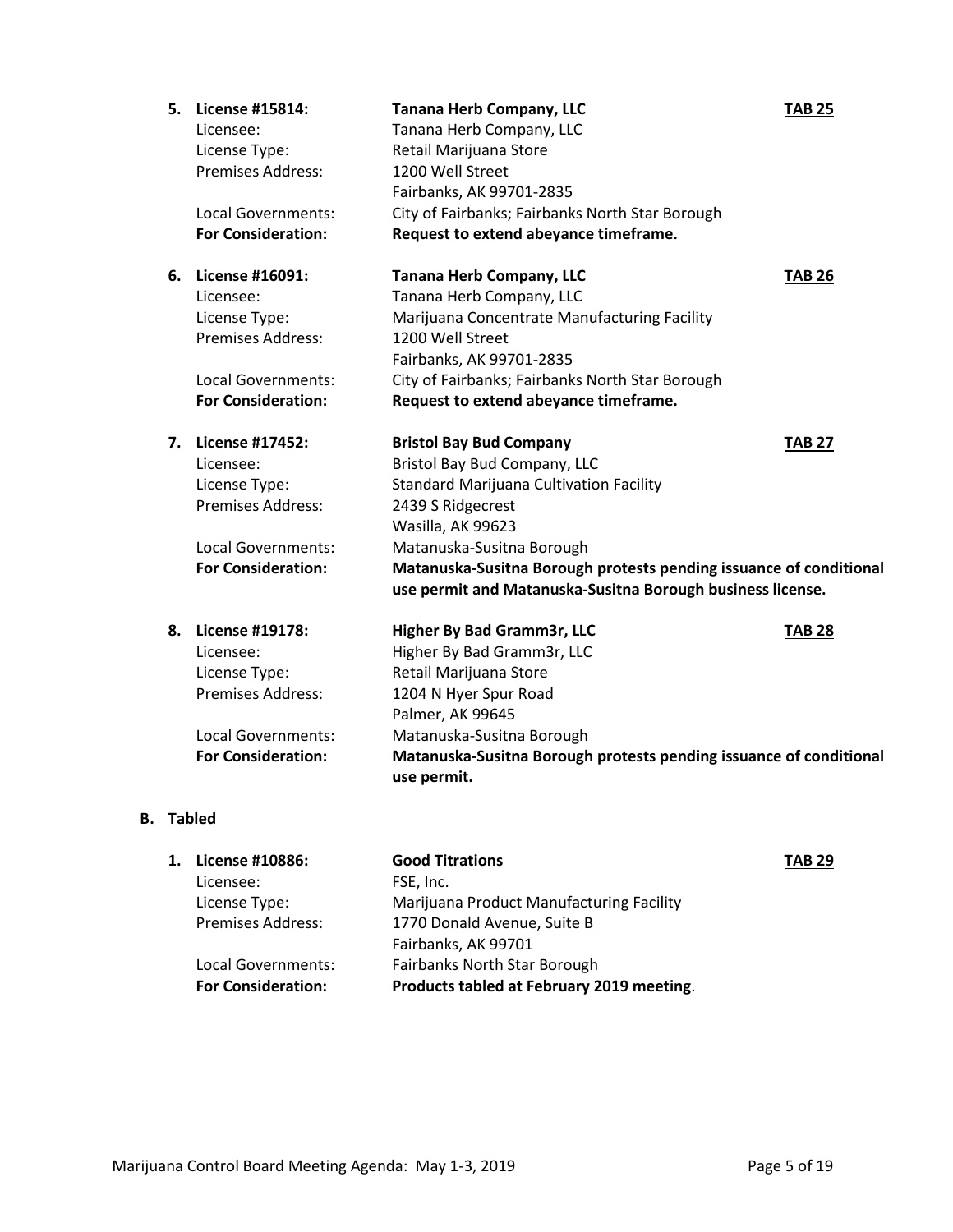|    | 2. License #12318         | <b>Anchorage Bowl, LLC</b>                                     | <b>TAB 30</b> |
|----|---------------------------|----------------------------------------------------------------|---------------|
|    | Licensee:                 | Anchorage Bowl, LLC                                            |               |
|    | License Type:             | Marijuana Product Manufacturing Facility                       |               |
|    | <b>Premises Address:</b>  | 4000 Spenard Road                                              |               |
|    |                           | Anchorage, AK 99517                                            |               |
|    | Local Governments:        | Municipality of Anchorage                                      |               |
|    | <b>For Consideration:</b> | Products tabled at December 2018 meeting.                      |               |
| 3. | <b>License #12511</b>     | <b>Rosie Creek Farm</b>                                        | <b>TAB 31</b> |
|    | Licensee:                 | RCFC, LLC                                                      |               |
|    | License Type:             | Marijuana Product Manufacturing Facility                       |               |
|    | <b>Premises Address:</b>  | 2659 Livingston Loop                                           |               |
|    |                           | Fairbanks, AK 99709                                            |               |
|    | Local Governments:        | Fairbanks North Star Borough                                   |               |
|    | <b>For Consideration:</b> | Products tabled at February 2019 meeting.                      |               |
| 4. | <b>License #14359</b>     | <b>Tip Top, LLC</b>                                            | <b>TAB 32</b> |
|    | Licensee:                 | Tip Top, LLC                                                   |               |
|    | License Type:             | Retail Marijuana Store                                         |               |
|    | <b>Premises Address:</b>  | 233 E 5 <sup>th</sup> Avenue, Suite 1                          |               |
|    |                           | Anchorage, AK 99501                                            |               |
|    | Local Governments:        | Municipality of Anchorage                                      |               |
|    | <b>For Consideration:</b> | Municipality of Anchorage protests pending an approved         |               |
|    |                           | municipal license and special land use permit.                 |               |
|    |                           |                                                                |               |
| 5. | License #16991:           | <b>Stoney Moose Kitchens</b>                                   | <b>TAB 33</b> |
|    |                           |                                                                |               |
|    | Licensee:                 | E & M Holdings, LLC                                            |               |
|    | License Type:             | Marijuana Product Manufacturing Facility                       |               |
|    | <b>Premises Address:</b>  | 9737 Mud Bay Road, Suite 104                                   |               |
|    |                           | Ketchikan, AK 99901                                            |               |
|    | Local Governments:        | Ketchikan Gateway Borough                                      |               |
|    | <b>For Consideration:</b> | Products tabled at February 2019 meeting.                      |               |
|    | 6. License #17176         | <b>State of Mind Cannabis Company</b>                          | <b>TAB 34</b> |
|    | Licensee:                 | <b>HS Enterprises LLC</b>                                      |               |
|    | License Type:             | Retail Marijuana Store                                         |               |
|    | <b>Premises Address:</b>  | 33508 Lincoln Avenue, #C                                       |               |
|    |                           | Seward, AK 99664                                               |               |
|    | Local Governments:        | Kenai Peninsula Borough                                        |               |
|    | <b>For Consideration:</b> | Tabled at December 2018 meeting until the premises diagrams    |               |
|    |                           | for liquor licenses 2720 and 4254 have been revised via AB-14. |               |
| 7. | <b>License #18173</b>     | Alaska's Latitude 61                                           | <b>TAB 35</b> |
|    | Licensee:                 | Vickie L Fenster                                               |               |
|    | License Type:             | Marijuana Product Manufacturing Facility                       |               |
|    | <b>Premises Address:</b>  | 2201 Nissen Drive                                              |               |
|    |                           | Palmer, AK 99645                                               |               |
|    | Local Governments:        | Matanuska-Susitna Borough                                      |               |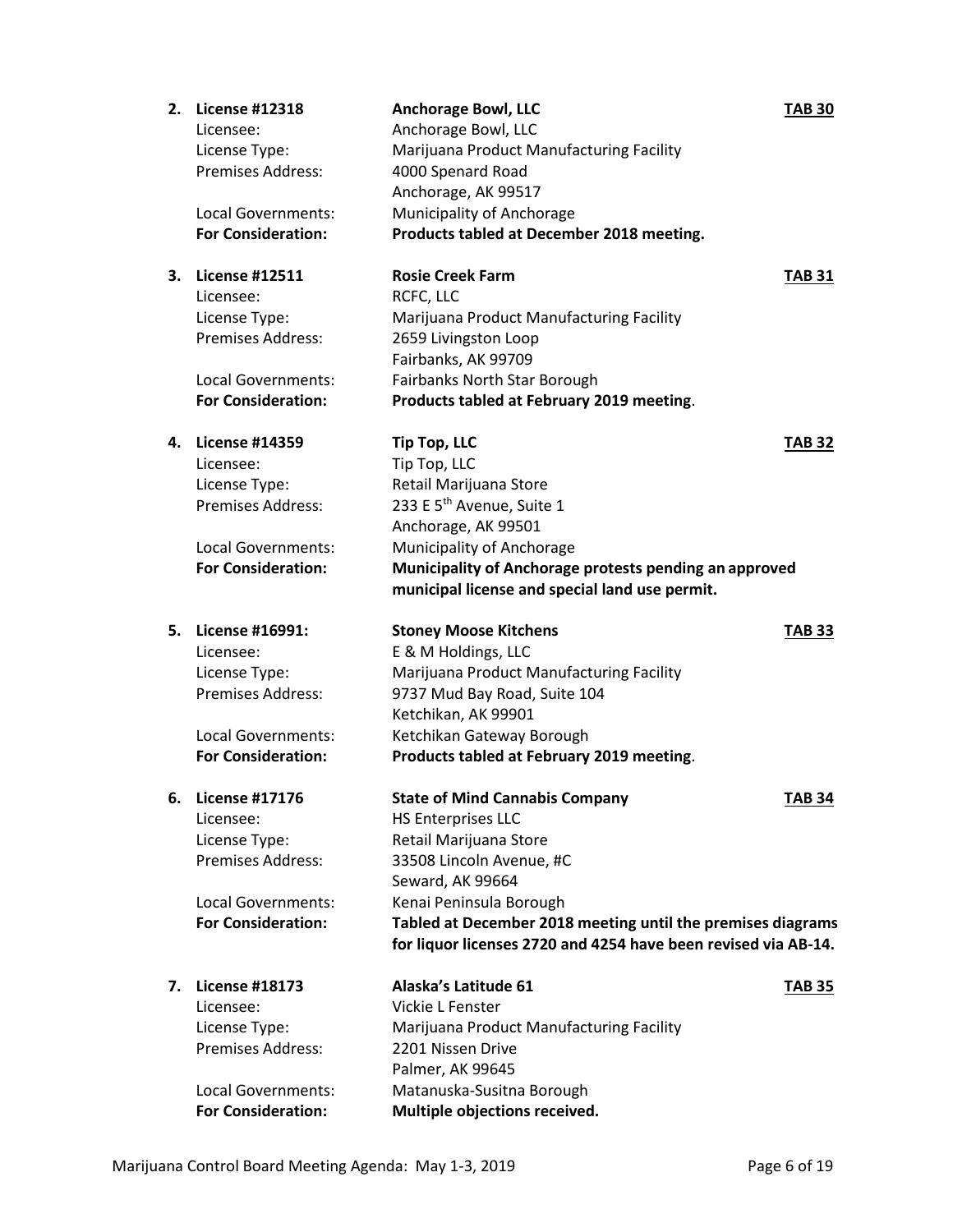**8. License #19372: Red Run Cannabis Cultivators, LLC TAB 36** Licensee: Red Run Cannabis Cultivators, LLC License Type: Marijuana Product Manufacturing Facility Premises Address: 12516 Kenai Spur Highway, Suite A Kenai, AK 99611 Local Governments: City of Kenai; Kenai Peninsula Borough **For Consideration: Products tabled at February 2019 meeting.**

## **B. Licenses in "Pending Inspection" Status for Over Six Months TAB 37**

**1. License #11091: Tempt, LLC** Licensee: Tempt, LLC License Type: Standard Marijuana Cultivation Facility Premises Address: 2410 E 88<sup>th</sup> Avenue Anchorage, AK 99507 Approved by MCB: February 2, 2017 License Issued: May 24, 2017 **When on January 24, 2018 agenda, licensee did not appear.**

| 2. | License #11547:   | <b>Cloudberry Cannabis</b>                                   |
|----|-------------------|--------------------------------------------------------------|
|    | Licensee:         | Joseph D Shimek; Lily A Shimek                               |
|    | License Type:     | Retail Marijuana Store                                       |
|    | Premises Address: | 3307 Spenard Road                                            |
|    |                   | Anchorage, AK 99503                                          |
|    | Approved by MCB:  | April 5, 2017                                                |
|    | License Issued:   | August 1, 2017                                               |
|    |                   | On April 4, 2018 agonda, licensee told board that he anticip |

**On April 4, 2018 agenda, licensee told board that he anticipated being ready in June of 2018.**

Licensee: Joseph D Shimek; Lily A Shimek

# **3. License #11635: Cloudberry Partners**

Premises Address: 3307 Spenard Road

License Type: Standard Marijuana Cultivation Facility Anchorage, AK 99503

Approved by MCB: May 15, 2017 License Issued: August 10, 2017 **On April 4, 2018 agenda, licensee told board that he anticipated being ready a little after June of 2018.**

# **4. License #13603: AK Green Bee, Inc.**

Premises Address: 2364 Badger Road

Licensee: AK Green Bee, Inc. License Type: Standard Marijuana Cultivation Facility North Pole, AK 99705

Approved by MCB: May 15, 2017 License Issued: October 8, 2018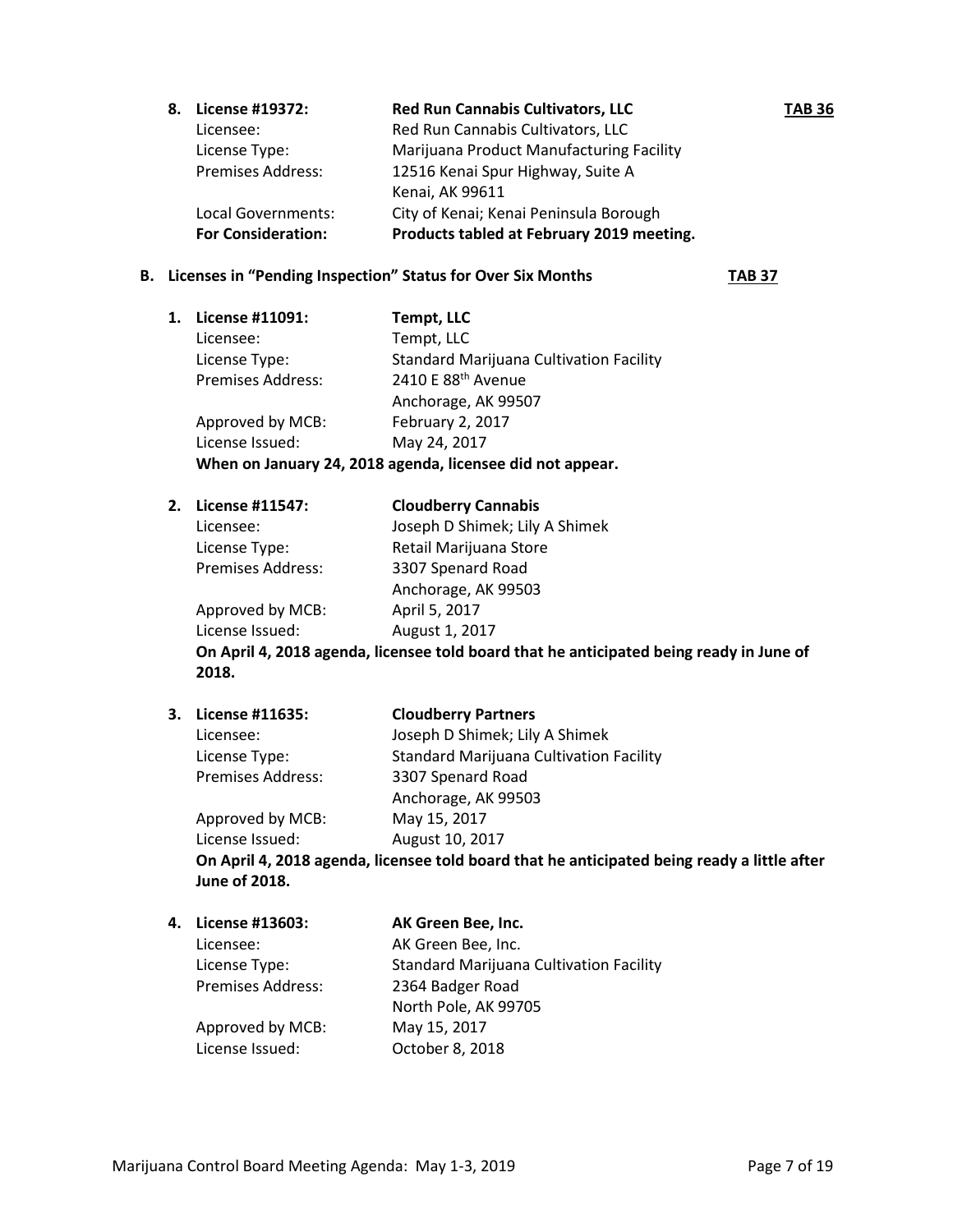**5. License #13752: Northern Dreams, LLC**

Licensee: Northern Dreams, LLC License Type: Limited Marijuana Cultivation Facility Premises Address: 11705 B N Jonesville Mine Road Sutton, AK 99674 Approved by MCB: June 14, 2018 License Issued: September 6, 2018

## **C. Licenses in "Delegated" Status for Approximately One Year TAB 38**

| 1. | License #10876:<br>Licensee:<br>License Type:<br>Premises Address: | <b>Hale Harvest</b><br>Joel H. Zebill<br>Limited Marijuana Cultivation Facility<br>18132 Loveall Loop<br>Clam Gulch, AK 99568                                             |
|----|--------------------------------------------------------------------|---------------------------------------------------------------------------------------------------------------------------------------------------------------------------|
|    | Approved By MCB:<br>Pending:                                       | April 5, 2017<br>Fire Marshal approval; in April of 2018, applicant stated he<br>was in communication with Fire Marshal and was instructed<br>to keep the office updated. |
| 2. | License #12572:                                                    | Henleys' Happy Harvest, LLC                                                                                                                                               |
|    | Licensee:                                                          | Henleys' Happy Harvest, LLC                                                                                                                                               |
|    | License Type:                                                      | Limited Marijuana Cultivation Facility                                                                                                                                    |
|    | Premises Address:                                                  | 35633 Baranof Street                                                                                                                                                      |
|    |                                                                    | Kenai, AK 99611                                                                                                                                                           |
|    | Approved By MCB:                                                   | January 26, 2018                                                                                                                                                          |
|    | Pending:                                                           | Fire Marshal approval; applicant not present at February 2019<br>meeting.                                                                                                 |
|    | 3. License #12580:                                                 | <b>Brown Owl's Cultivation</b>                                                                                                                                            |
|    | Licensee:                                                          | Winazar, LLC                                                                                                                                                              |
|    | License Type:                                                      | Limited Marijuana Cultivation Facility                                                                                                                                    |
|    | Premises Address:                                                  | 320 Wright Lane                                                                                                                                                           |
|    |                                                                    | Fairbanks, AK 99712                                                                                                                                                       |
|    | Approved By MCB:                                                   | September 14, 2017                                                                                                                                                        |
|    | Pending:                                                           | Fire Marshal approval; at February 2019 meeting, applicant<br>was asked to provide update in May.                                                                         |
|    | 4. License #12659:                                                 | Alaska Horticultural Arts, LLC                                                                                                                                            |
|    | Licensee:                                                          | Alaska Horticultural Arts, LLC                                                                                                                                            |
|    | License Type:                                                      | <b>Standard Marijuana Cultivation Facility</b>                                                                                                                            |
|    | <b>Premises Address:</b>                                           | 7978 W. Scarlet Circle                                                                                                                                                    |
|    |                                                                    | Wasilla, AK 99623                                                                                                                                                         |
|    | Approved By MCB:                                                   | July 13, 2017                                                                                                                                                             |
|    | Pending:                                                           | <b>Fire Marshal approval.</b>                                                                                                                                             |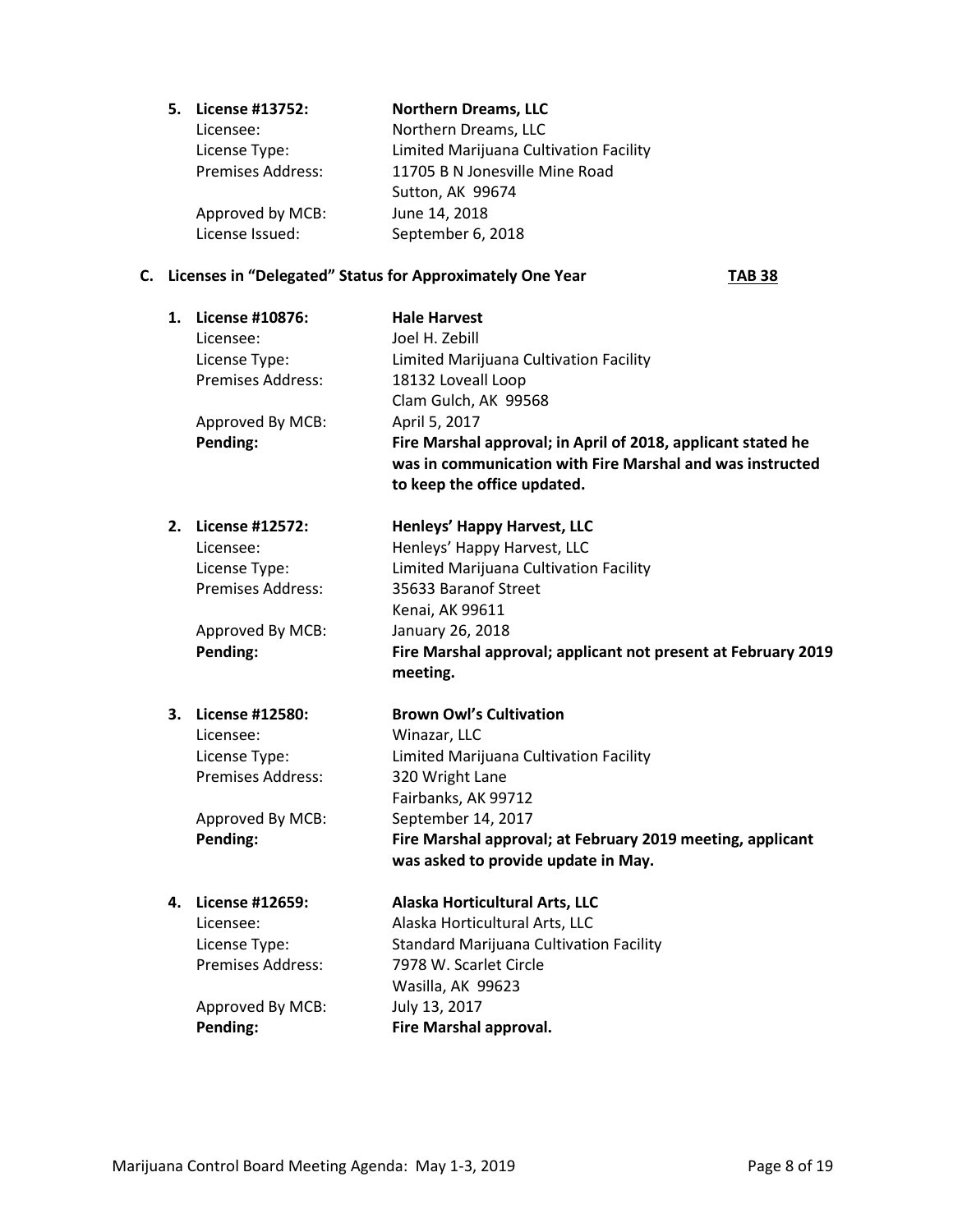**5. License #12680: Glacier Bay Farms**

Licensee: Carol J. Waldo

Approved By MCB: April 5, 2018

Approved By MCB: April 5, 2018

# **8. License #13864: Simple House, LLC**

Approved By MCB: April 5, 2018

License Type: Standard Marijuana Cultivation Facility Premises Address: 17 Helms Loop Spur Haines, AK 99827 **Pending: Fire Marshal approval.**

# **6. License #12818: Turnagain Herb Company**

Licensee: AK Provisions Corporation License Type: Retail Marijuana Store Premises Address: 524 E 48<sup>th</sup> Avenue, Unit 3 Anchorage, AK 99503 **Pending: Municipality of Anchorage protest.**

# **7. License #13047: Granny's Greens, LLC**

Licensee: Granny's Greens, LLC License Type: Limited Marijuana Cultivation Facility Premises Address: 5930 E Porcupine Avenue Wasilla, AK 99654 Approved By MCB: November 28, 2017 **Pending: Fire Marshal approval.**

Licensee: Simple House, LLC License Type: Limited Marijuana Cultivation Facility Premises Address: 6511 Hemlock Drive Wasilla, AK 99654 **Pending: Fire Marshal approval.**

# **BOARD CONSIDERATION**

|    | A. License #10071:        | <b>Vern's Wicked Weed</b>                      | <b>TAB 39</b> |
|----|---------------------------|------------------------------------------------|---------------|
|    | Licensee:                 | Jeremy Erickson                                |               |
|    | License Type:             | <b>Standard Marijuana Cultivation Facility</b> |               |
|    | Premises Address:         | 3872 Halibut Point Road, Bay One               |               |
|    |                           | Sitka, AK 99835                                |               |
|    | Local Governments:        | City of Sitka                                  |               |
|    | <b>For Consideration:</b> | Reconsideration of license denial.             |               |
| В. | License #10074:           | 88 Double Happiness, LLC                       | <b>TAB 40</b> |
|    | Licensee:                 | 88 Double Happiness, LLC                       |               |
|    | License Type:             | <b>Standard Marijuana Cultivation Facility</b> |               |
|    | Premises Address:         | 2905 Tanglewood Drive                          |               |
|    |                           | Anchorage, AK 99517                            |               |
|    |                           |                                                |               |
|    | Local Governments:        | Municipality of Anchorage                      |               |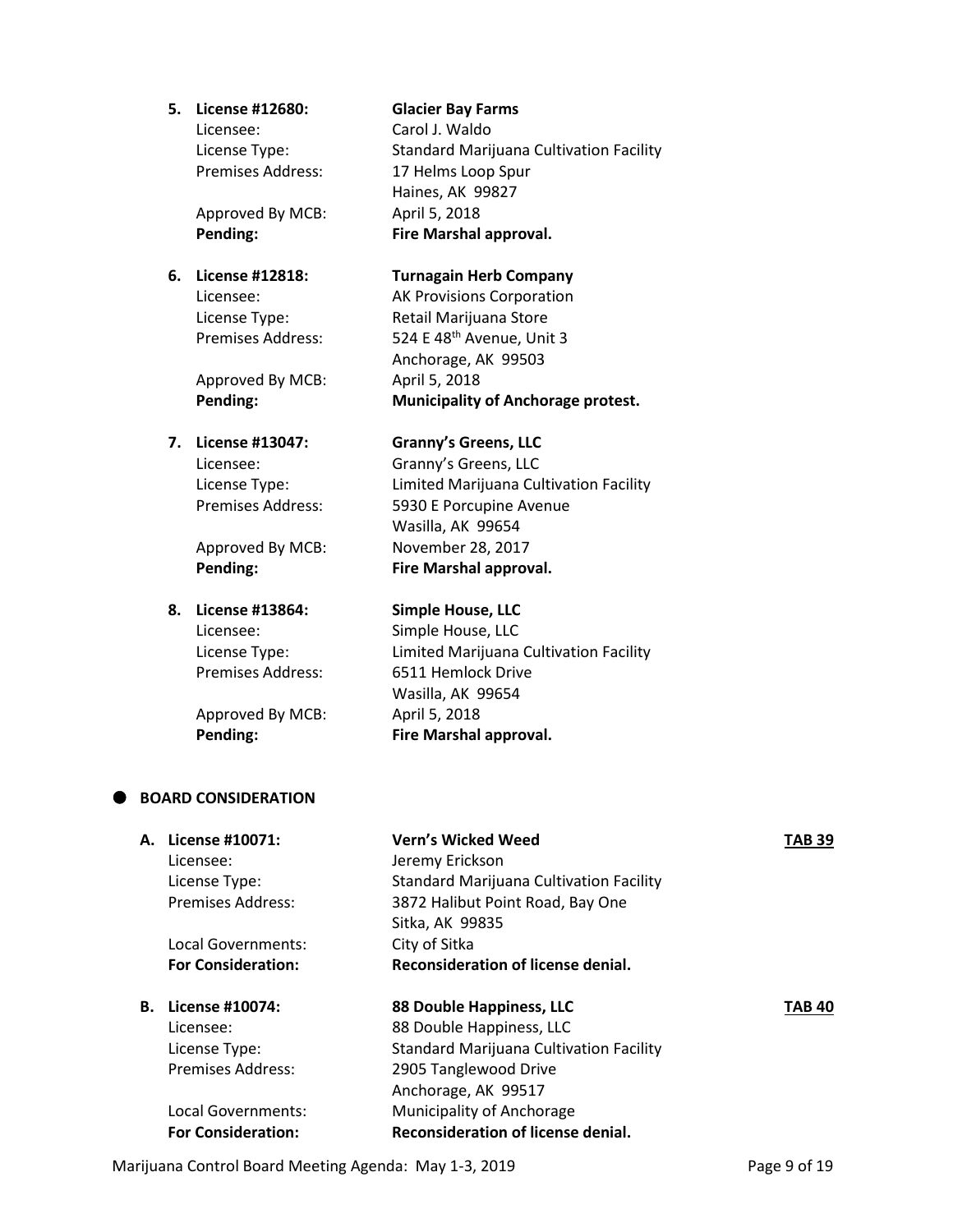|    | C. License #10080:<br>Licensee:<br>License Type:<br><b>Premises Address:</b><br>Local Governments:<br><b>For Consideration:</b>        | <b>Dream Green Farms</b><br>DGF Enterprises, Inc.<br><b>Standard Marijuana Cultivation Facility</b><br>2939 Porcupine Drive, Suite A<br>Anchorage, AK 99501<br>Municipality of Anchorage<br>Approval of 2018-2019 renewal.                                                     | <b>TAB 41</b> |
|----|----------------------------------------------------------------------------------------------------------------------------------------|--------------------------------------------------------------------------------------------------------------------------------------------------------------------------------------------------------------------------------------------------------------------------------|---------------|
|    | D. License #10082:<br>Licensee:<br>License Type:<br><b>Premises Address:</b><br>Local Governments:<br><b>For Consideration:</b>        | <b>Einstein Labs</b><br>Einstein Enterprises, Inc.<br>Marijuana Product Manufacturing Facility<br>2939 Porcupine Drive, Suite B<br>Anchorage, AK 99501<br>Municipality of Anchorage<br>Approval of 2018-2019 renewal.                                                          | <b>TAB 42</b> |
|    | E. License #13479:<br>Licensee:<br>License Type:<br><b>Premises Address:</b><br>Local Governments:<br><b>For Consideration:</b>        | <b>North Star Fire</b><br>North Star Fire, LLC<br><b>Standard Marijuana Cultivation Facility</b><br>3780 Leasure Street, Suite 3<br>Fairbanks, AK 99701<br>City of Fairbanks; Fairbanks North Star Borough<br>Reconsideration of license denial.                               | <b>TAB 43</b> |
|    | F. License #18190:<br>Licensee:<br>License Type:<br><b>Premises Address:</b><br><b>Local Governments:</b><br><b>For Consideration:</b> | Nugz, LLC<br>Nugz, LLC<br><b>Standard Marijuana Cultivation Facility</b><br>9331 Glacier Highway<br>Juneau, AK 99801<br>City and Borough of Juneau<br>Per 3 AAC 306.095, the applicant is appealing determination<br>of Failed to Complete application under 3 AAC 306.025(f). | <b>TAB 44</b> |
| D. | License #19624:<br>Licensee:<br>License Type:<br>Premises Address:<br>Local Governments:<br><b>For Consideration:</b>                  | Studio 420 AK<br>420 Enterprises, LLC Co.<br>Retail Marijuana Store<br>4608 Spenard Road, Suite E<br>Anchorage, AK 99502<br>Municipality of Anchorage<br>Municipality of Anchorage protests pending an approved<br>municipal marijuana license and special land use permit.    | <b>TAB 45</b> |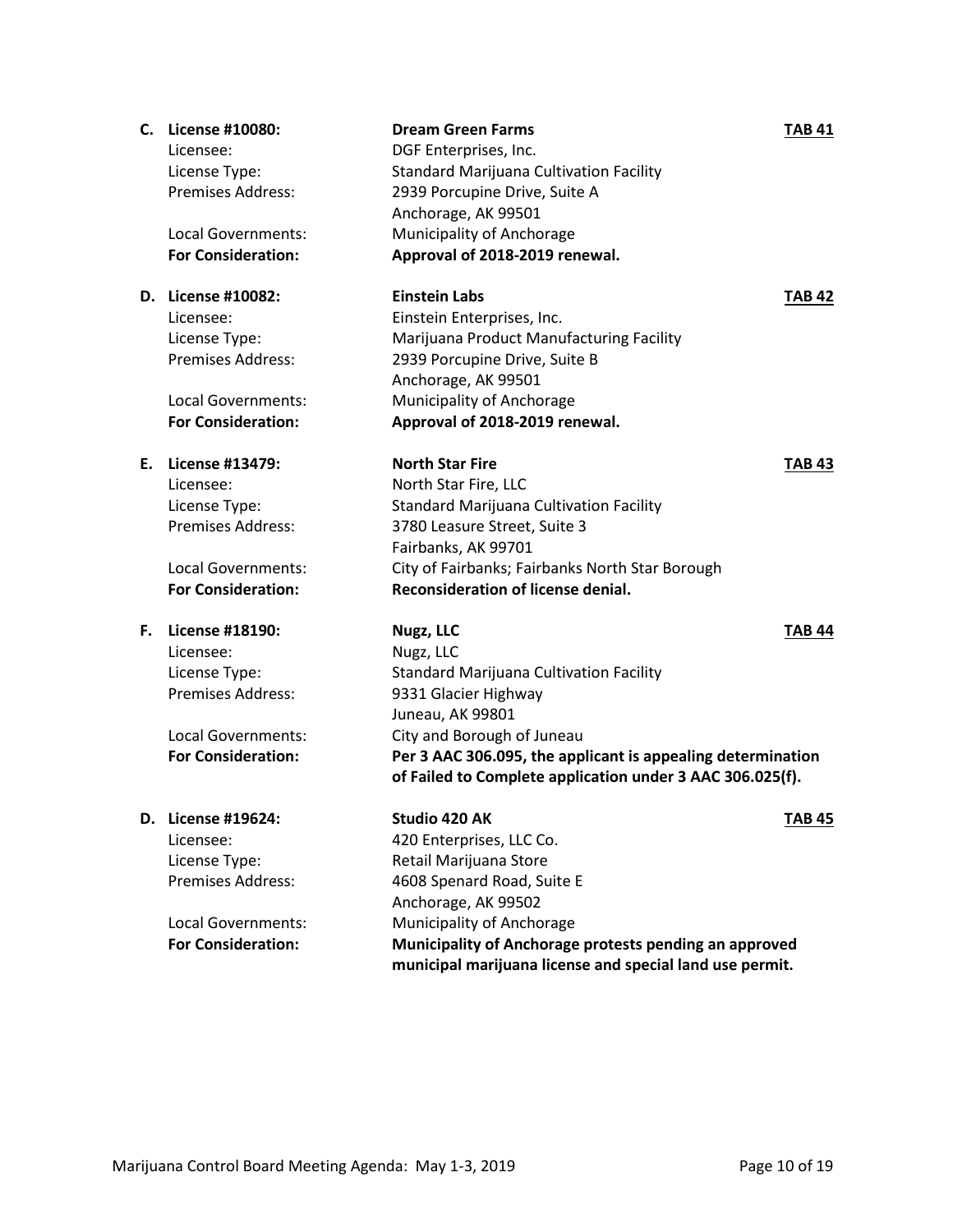## **NEW STANDARD MARIJUANA CULTIVATION FACILITY APPLICATIONS**

|    | A. License #16965:<br>Licensee:<br><b>Premises Address:</b> | Barely Legal, Inc.<br>Barely Legal, Inc.<br>1036 E 4 <sup>th</sup> Avenue<br>Anchorage, AK 99501                                                | <b>TAB 46</b> |
|----|-------------------------------------------------------------|-------------------------------------------------------------------------------------------------------------------------------------------------|---------------|
|    | Local Governments:<br><b>For Consideration:</b>             | Municipality of Anchorage<br>Municipality of Anchorage protests pending an approved<br>municipal marijuana license and special land use permit. |               |
|    | <b>B.</b> License #19204:                                   | Mikey's Place, LLC                                                                                                                              | <b>TAB 47</b> |
|    | Licensee:                                                   | Mikey's Place, LLC                                                                                                                              |               |
|    | <b>Premises Address:</b>                                    | 30353 N Willow Fishhook Road, Bldg. B<br>Willow, AK 99688                                                                                       |               |
|    | Local Governments:                                          | Matanuska-Susitna Borough                                                                                                                       |               |
|    | C. License #19485:                                          | <b>High Vibes LLC</b>                                                                                                                           | TAB 48        |
|    | Licensee:                                                   | <b>High Vibes LLC</b>                                                                                                                           |               |
|    | <b>Premises Address:</b>                                    | 2145 Richardson Highway                                                                                                                         |               |
|    |                                                             | North Pole, AK 99705                                                                                                                            |               |
|    | Local Governments:                                          | Fairbanks North Star Borough                                                                                                                    |               |
|    |                                                             | NEW LIMITED MARIJUANA CULTIVATION FACILITY APPLICATIONS                                                                                         |               |
|    | A. License #15501:                                          | <b>Family Trees</b>                                                                                                                             | <b>TAB 49</b> |
|    | Licensee:                                                   | Family Trees, LLC                                                                                                                               |               |
|    | <b>Premises Address:</b>                                    | 199 Thoreau Drive                                                                                                                               |               |
|    |                                                             | Fairbanks, AK 99712                                                                                                                             |               |
|    | <b>Local Governments:</b>                                   | Fairbanks North Star Borough                                                                                                                    |               |
| В. | License #15557:                                             | Aurora Development Group, Inc.                                                                                                                  | <b>TAB 50</b> |
|    | Licensee:                                                   | Aurora Development Group, Inc.                                                                                                                  |               |
|    | <b>Premises Address:</b>                                    | 1667 Amidon Drive                                                                                                                               |               |
|    | <b>Local Governments:</b>                                   | Fairbanks, AK 99712-2836<br>Fairbanks North Star Borough                                                                                        |               |
|    |                                                             |                                                                                                                                                 |               |
|    | C. License #17778:                                          | <b>Red Fox Farms LLC</b>                                                                                                                        | <b>TAB 51</b> |
|    | Licensee:                                                   | <b>Red Fox Farms LLC</b>                                                                                                                        |               |
|    | <b>Premises Address:</b>                                    | 1400 N Armor Ct                                                                                                                                 |               |
|    |                                                             | Wasilla, AK 99654                                                                                                                               |               |
|    | Local Governments:                                          | Matanuska-Susitna Borough                                                                                                                       |               |
|    | D. License #19466:                                          | Green Acres 907, LLC                                                                                                                            | <b>TAB 52</b> |
|    | Licensee:                                                   | Green Acres 907, LLC                                                                                                                            |               |
|    | <b>Premises Address:</b>                                    | Lot 1 Root Beer Lake                                                                                                                            |               |
|    |                                                             | <b>Big Lake, AK 99652</b>                                                                                                                       |               |
|    | Local Governments:                                          | Matanuska-Susitna Borough                                                                                                                       |               |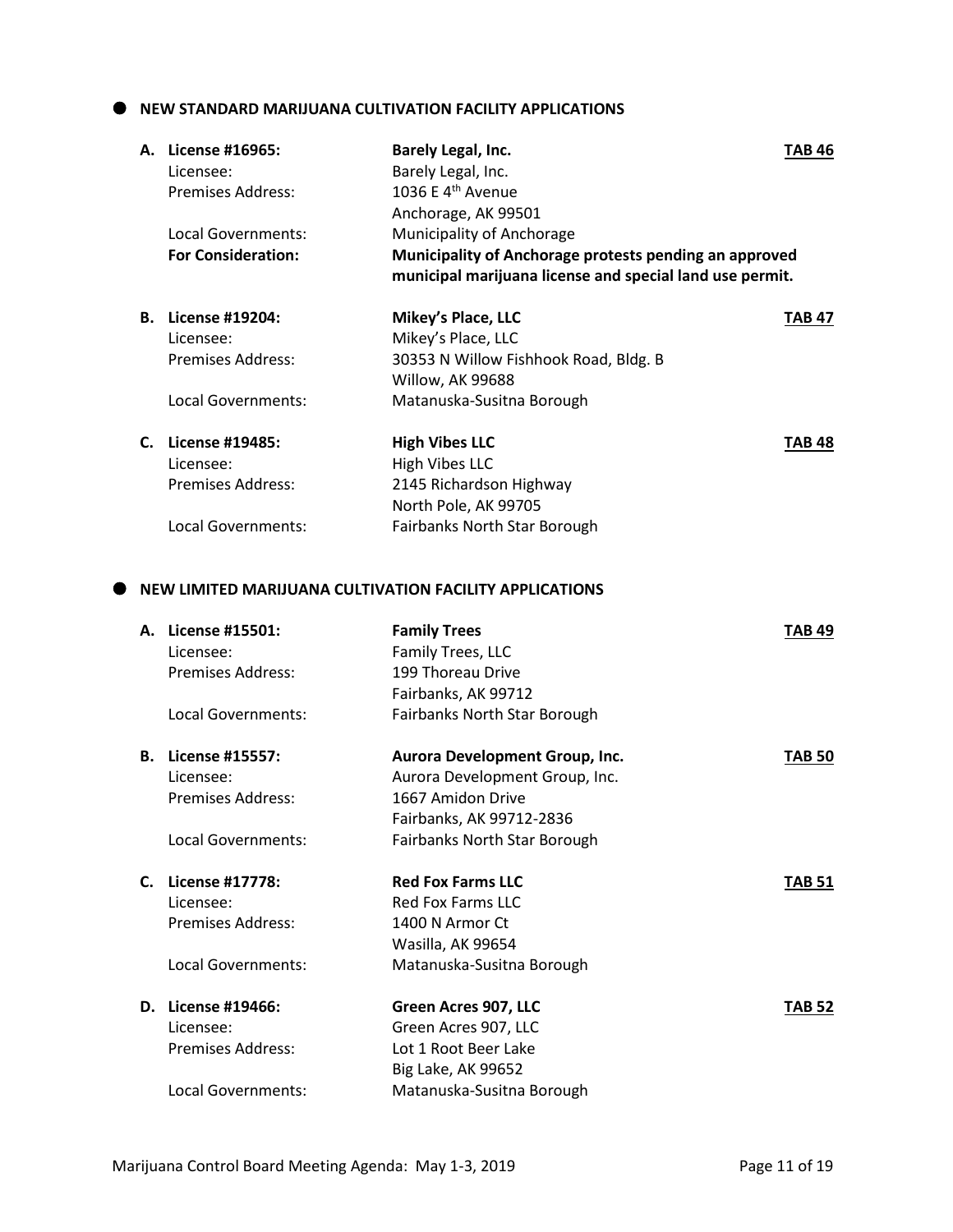| Ε. | License #19473:<br>Licensee:<br><b>Premises Address:</b><br><b>Local Governments:</b>                          | <b>Goldstream Cannabis Annex</b><br>Goldstream Grown, LLC<br>2922 Parks Highway, Studio 10<br>Fairbanks, AK 99709<br>Fairbanks North Star Borough                               | <b>TAB 53</b> |
|----|----------------------------------------------------------------------------------------------------------------|---------------------------------------------------------------------------------------------------------------------------------------------------------------------------------|---------------|
|    | <b>F.</b> License #19532:<br>Licensee:<br><b>Premises Address:</b><br><b>Local Governments:</b>                | <b>Highliner Crafts, LLC</b><br><b>Highliner Crafts, LLC</b><br>98 Kian Street<br>Ketchikan, AK 99901<br>Ketchikan Gateway Borough                                              | <b>TAB 54</b> |
|    | G. License #19737:<br>Licensee:<br><b>Premises Address:</b><br>Local Governments:<br><b>For Consideration:</b> | Cannatrader, LLC<br>Cannatrader, LLC<br>6228 Nielsen Way, Suite B<br>Anchorage, AK 99518<br>Municipality of Anchorage<br>Municipality of Anchorage protests pending an approved | <b>TAB 55</b> |
|    |                                                                                                                | municipal marijuana license and special land use permit.                                                                                                                        |               |
|    | H. License #19877:<br>Licensee:<br><b>Premises Address:</b><br>Local Governments:<br><b>For Consideration:</b> | <b>Dannys Place</b><br><b>Ronald G Pritchard</b><br>36221 Pine Street<br>Soldotna, AK 99669<br>Kenai Peninsula Borough<br>Kenai Peninsula Borough requests conditions.          | <b>TAB 56</b> |
| I. | License #20642:<br>Licensee:<br><b>Premises Address:</b><br><b>Local Governments:</b>                          | <b>Snow Lotus Gardens, LLC</b><br>Snow Lotus Gardens, LLC<br>2301 South Knik-Goose Bay Road #4B<br>Wasilla, AK 99654<br>Matanuska-Susitna Borough                               | <b>TAB 57</b> |

# **NEW RETAIL MARIJUANA STORE APPLICATIONS**

| A. License #12437:        | Alaska Cannabis Exchange, LLC                                                                                      | <b>TAB 58</b> |
|---------------------------|--------------------------------------------------------------------------------------------------------------------|---------------|
| Licensee:                 | Alaska Cannabis Exchange, LLC                                                                                      |               |
| <b>Premises Address:</b>  | 2906 Spenard Road                                                                                                  |               |
|                           | Anchorage, AK 99503                                                                                                |               |
| Local Governments:        | Municipality of Anchorage                                                                                          |               |
| <b>For Consideration:</b> | Municipality of Anchorage protests pending an approved<br>municipal marijuana license and special land use permit. |               |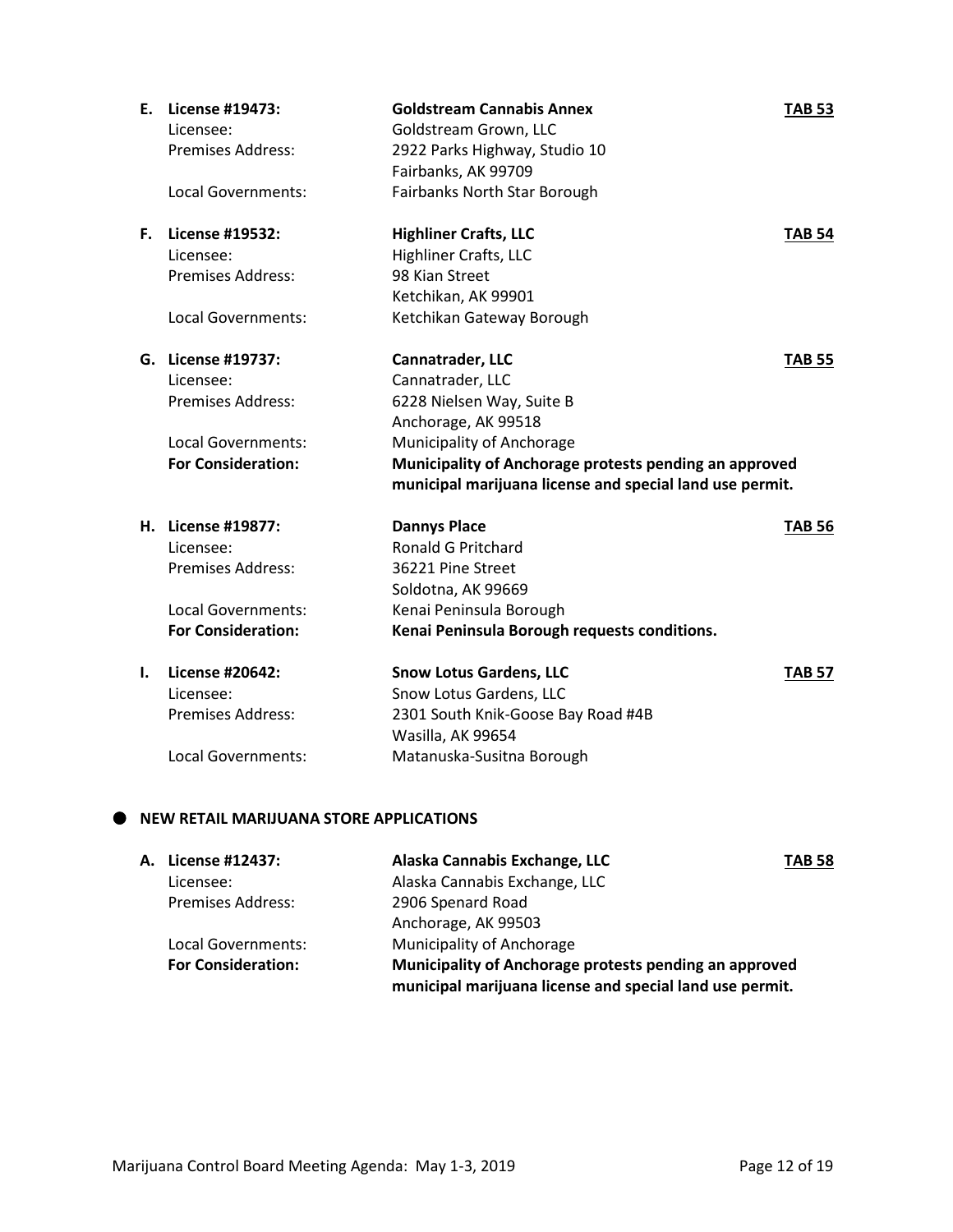| В. | License #15019:           | <b>The Tree House AK</b>                                 | <b>TAB 59</b> |
|----|---------------------------|----------------------------------------------------------|---------------|
|    | Licensee:                 | B2H, LLC                                                 |               |
|    | <b>Premises Address:</b>  | 341-D Boniface Parkway                                   |               |
|    |                           | Anchorage, AK 99504                                      |               |
|    | Local Governments:        | Municipality of Anchorage                                |               |
|    | <b>For Consideration:</b> | Municipality of Anchorage protests pending an approved   |               |
|    |                           | municipal marijuana license and special land use permit; |               |
|    |                           | multiple objections received.                            |               |
|    |                           |                                                          |               |
|    | C. License #17077:        | <b>Grass Station 49</b>                                  | <b>TAB 60</b> |
|    | Licensee:                 | The Grass Station, LLC                                   |               |
|    | <b>Premises Address:</b>  | 223 Front Street, Suite B                                |               |
|    |                           |                                                          |               |
|    |                           | Nome, AK 99762                                           |               |
|    | Local Governments:        | City of Nome                                             |               |
|    | <b>For Consideration:</b> | <b>Objection received.</b>                               |               |
|    | D. License #18735:        | Alaskabuds, LLC                                          | <b>TAB 61</b> |
|    | Licensee:                 | Alaskabuds, LLC                                          |               |
|    | <b>Premises Address:</b>  | 660 Third Avenue, Suite B                                |               |
|    |                           | Bethel, AK 99559                                         |               |
|    |                           |                                                          |               |
|    | Local Governments:        | City of Bethel                                           |               |
|    | E. License #18929:        | Seeds & Stems, LLC                                       | <b>TAB 62</b> |
|    | Licensee:                 | Seeds & Stems, LLC                                       |               |
|    | <b>Premises Address:</b>  | 43280 Kenai Spur Highway, Unit E                         |               |
|    |                           | Nikiski, AK 99635                                        |               |
|    | Local Governments:        | Kenai Peninsula Borough                                  |               |
|    | <b>For Consideration:</b> | Residency pending; Kenai Peninsula Borough requests      |               |
|    |                           | conditions.                                              |               |
|    |                           |                                                          |               |
| F. | License #19277:           | <b>The Herbal Cache LLC</b>                              | <b>TAB 63</b> |
|    | Licensee:                 | The Herbal Cache LLC                                     |               |
|    | <b>Premises Address:</b>  | 158 Holmgren Place, Suite 101                            |               |
|    |                           | Girdwood, AK 99587                                       |               |
|    | Local Governments:        | Municipality of Anchorage                                |               |
|    | <b>For Consideration:</b> | Municipality of Anchorage protests pending an approved   |               |
|    |                           | municipal marijuana license and special land use permit. |               |
|    |                           |                                                          |               |
|    | G. License #19300:        | <b>Pine Street Cannabis Company</b>                      | <b>TAB 64</b> |
|    | Licensee:                 | Croy's Enterprises LLC                                   |               |
|    | <b>Premises Address:</b>  | 139 Warehouse Drive, Suite B                             |               |
|    |                           | Soldotna, AK 99669                                       |               |
|    | Local Governments:        | City of Soldotna; Kenai Peninsula Borough                |               |
|    |                           |                                                          |               |
|    | H. License #19616:        | <b>Buds Below Zero</b>                                   | <b>TAB 65</b> |
|    | Licensee:                 | Nangiaqtuuvik, LLC                                       |               |
|    | <b>Premises Address:</b>  | 4326 Laura Madison Street                                |               |
|    |                           | Barrow, AK 99723                                         |               |
|    | Local Governments:        | City of Utqiagvik; North Slope Borough                   |               |
|    | <b>For Consideration:</b> | <b>Objection received.</b>                               |               |
|    |                           |                                                          |               |

Marijuana Control Board Meeting Agenda: May 1-3, 2019 **Page 13 of 19** Page 13 of 19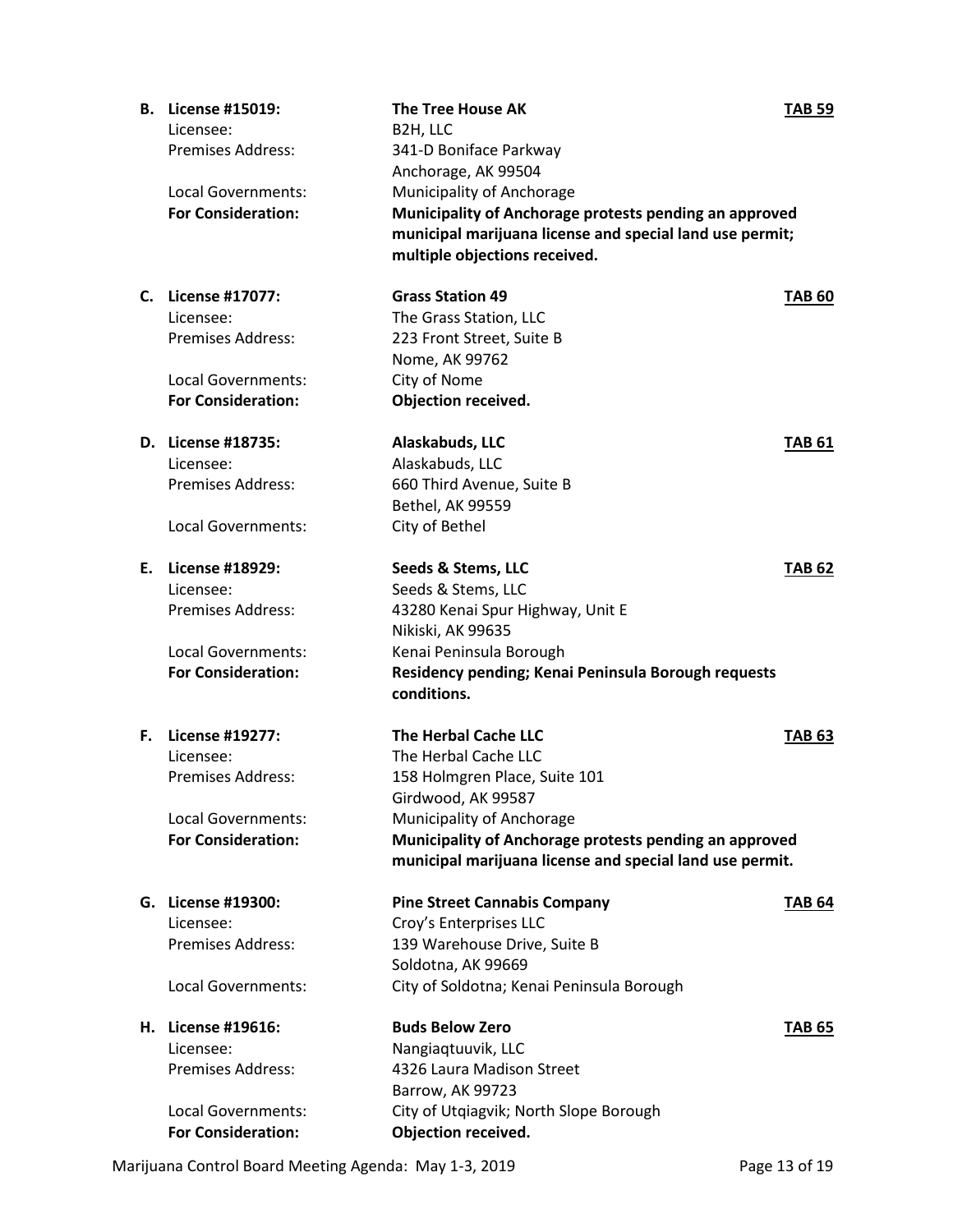| Ι. | License #19658:<br>Licensee:<br><b>Premises Address:</b>                                                              | Dejavu Cannabis Company<br>Andrew G Sablon<br>11676 W Rezanof Drive<br>Kodiak, AK 99615                                                                                                                                                                           | <b>TAB 66</b> |
|----|-----------------------------------------------------------------------------------------------------------------------|-------------------------------------------------------------------------------------------------------------------------------------------------------------------------------------------------------------------------------------------------------------------|---------------|
|    | Local Governments:                                                                                                    | Kodiak Island Borough                                                                                                                                                                                                                                             |               |
| J. | License #20113:<br>Licensee:<br><b>Premises Address:</b><br>Local Governments:<br><b>For Consideration:</b>           | <b>High Rise, LLC</b><br>High Rise, LLC<br>104 Center Avenue, Suite 102<br>Kodiak, AK 99615<br>City of Kodiak; Kodiak Island Borough<br><b>City of Kodiak requests conditions.</b>                                                                                | <b>TAB 67</b> |
| К. | License #20221:<br>Licensee:<br><b>Premises Address:</b>                                                              | <b>Denali Grass Company</b><br><b>Susan Nowland</b><br>Milepost 248.5 Parks Highway, Suite A<br>Healy, AK 99743                                                                                                                                                   | <b>TAB 68</b> |
|    | Local Governments:                                                                                                    | Denali Borough                                                                                                                                                                                                                                                    |               |
| L. | License #20422:<br>Licensee:<br><b>Premises Address:</b><br>Local Governments:<br><b>For Consideration:</b>           | <b>Green Degree's Cannabis Cafe</b><br>Liberty ER LLC<br>5401 East Mayflower Lane<br>Wasilla, AK 99654<br>Matanuska-Susitna Borough<br><b>Objection received.</b>                                                                                                 | <b>TAB 69</b> |
|    | M. License #20865:<br>Licensee:<br><b>Premises Address:</b><br><b>Local Governments:</b><br><b>For Consideration:</b> | <b>Uncle Herb's</b><br>Eden Management Group, LLC<br>360 Boniface Parkway, A5<br>Anchorage, AK 99504<br>Municipality of Anchorage<br>Municipality of Anchorage protests pending an approved<br>municipal marijuana license and special land use permit.           | <b>TAB 70</b> |
|    | N. License #20983:<br>Licensee:<br><b>Premises Address:</b><br><b>Local Governments:</b><br><b>For Consideration:</b> | King Street Cannabis Co.<br>King Street Management Inc.<br>8430 Laviento Drive, Suite A<br>Anchorage, AK 99515<br>Municipality of Anchorage<br>Municipality of Anchorage protests pending an approved<br>municipal marijuana license and special land use permit. | <b>TAB 71</b> |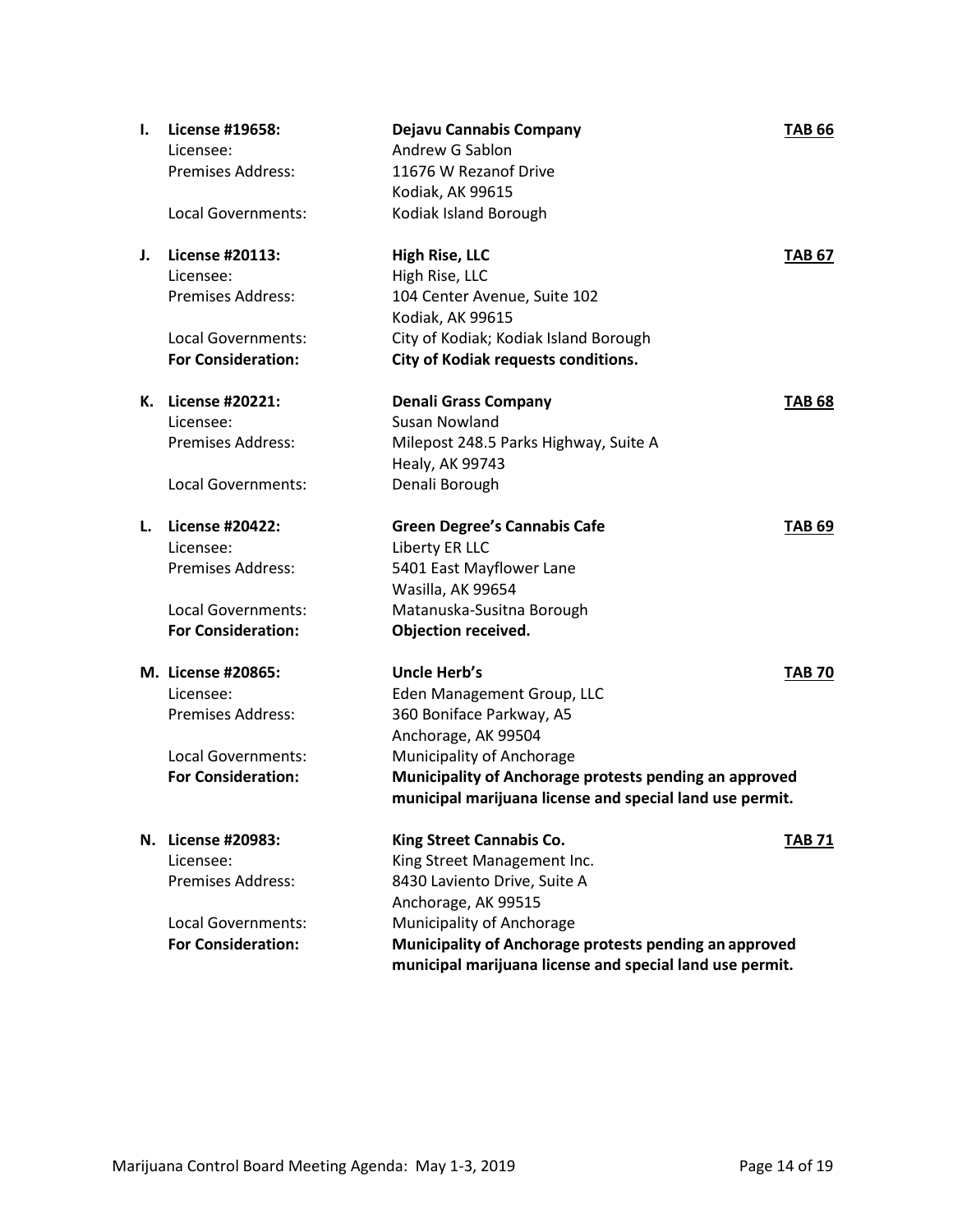**NEW MARIJUANA PRODUCT MANUFACTURING FACILITY APPLICATIONS**

| А. | License #17316:           | <b>Arctic Delights</b>                                 | TAB 72        |
|----|---------------------------|--------------------------------------------------------|---------------|
|    | Licensee:                 | 7107 Ventures, LLC                                     |               |
|    | <b>Premises Address:</b>  | 530 W 72 <sup>nd</sup> Avenue, #1                      |               |
|    |                           | Anchorage, AK 99518                                    |               |
|    | Local Governments:        | Municipality of Anchorage                              |               |
|    | <b>For Consideration:</b> | Municipality of Anchorage protests pending an approved |               |
|    |                           | municipal license and special land use permit.         |               |
| В. | License #19728:           | <b>Cosmic SeaWeed, LLC</b>                             | TAB 73        |
|    | Licensee:                 | Cosmic SeaWeed, LLC                                    |               |
|    | <b>Premises Address:</b>  | 262 Charles Way                                        |               |
|    |                           | Homer, AK 99603                                        |               |
|    | Local Governments:        | City of Homer; Kenai Peninsula Borough                 |               |
| C. | License #20532:           | <b>Cultivated Confections</b>                          | <b>TAB 74</b> |
|    | Licensee:                 | CC Enterprises, Inc.                                   |               |
|    | Premises Address:         | 7731 Schoon Street, Unit A                             |               |
|    |                           | Anchorage, AK 99518                                    |               |
|    | Local Governments:        | Municipality of Anchorage                              |               |
|    | <b>For Consideration:</b> | Municipality of Anchorage protests pending an approved |               |
|    |                           | municipal license or special land use permit.          |               |

# $\bullet$  OWNERSHIP TRANSFER APPLICATIONS

| А. | License #10034:           | <b>Odin's Wagon, LLC</b>                                | TAB 75 |
|----|---------------------------|---------------------------------------------------------|--------|
|    | Licensee:                 | Ace of Spades, LLC - Eric Ranguette 100%                |        |
|    | License Type:             | <b>Standard Marijuana Cultivation Facility</b>          |        |
|    | <b>Premises Address:</b>  | 29453 Kalifornsky Beach Road                            |        |
|    |                           | Kasilof, AK 99610                                       |        |
|    | Local Governments:        | Kenai Peninsula Borough                                 |        |
|    | Transferor:               | Odin's Wagon, LLC - Douglas Anderson 40%, Francis Knapp |        |
|    |                           | 40%, Zachary Bell 15%, Dan Harris 5%                    |        |
|    | <b>For Consideration:</b> | Kenai Peninsula Borough requests conditions.            |        |
|    |                           |                                                         |        |

# **OPERATING PLAN CHANGES**

| A. License #10165:       | Good, LLC                                | <b>TAB 76</b> |
|--------------------------|------------------------------------------|---------------|
| Licensee:                | Good, LLC                                |               |
| License Type:            | Marijuana Product Manufacturing Facility |               |
| <b>Premises Address:</b> | 1949 Frank Avenue                        |               |
|                          | Fairbanks, AK 99701                      |               |
| Local Governments:       | Fairbanks North Star Borough             |               |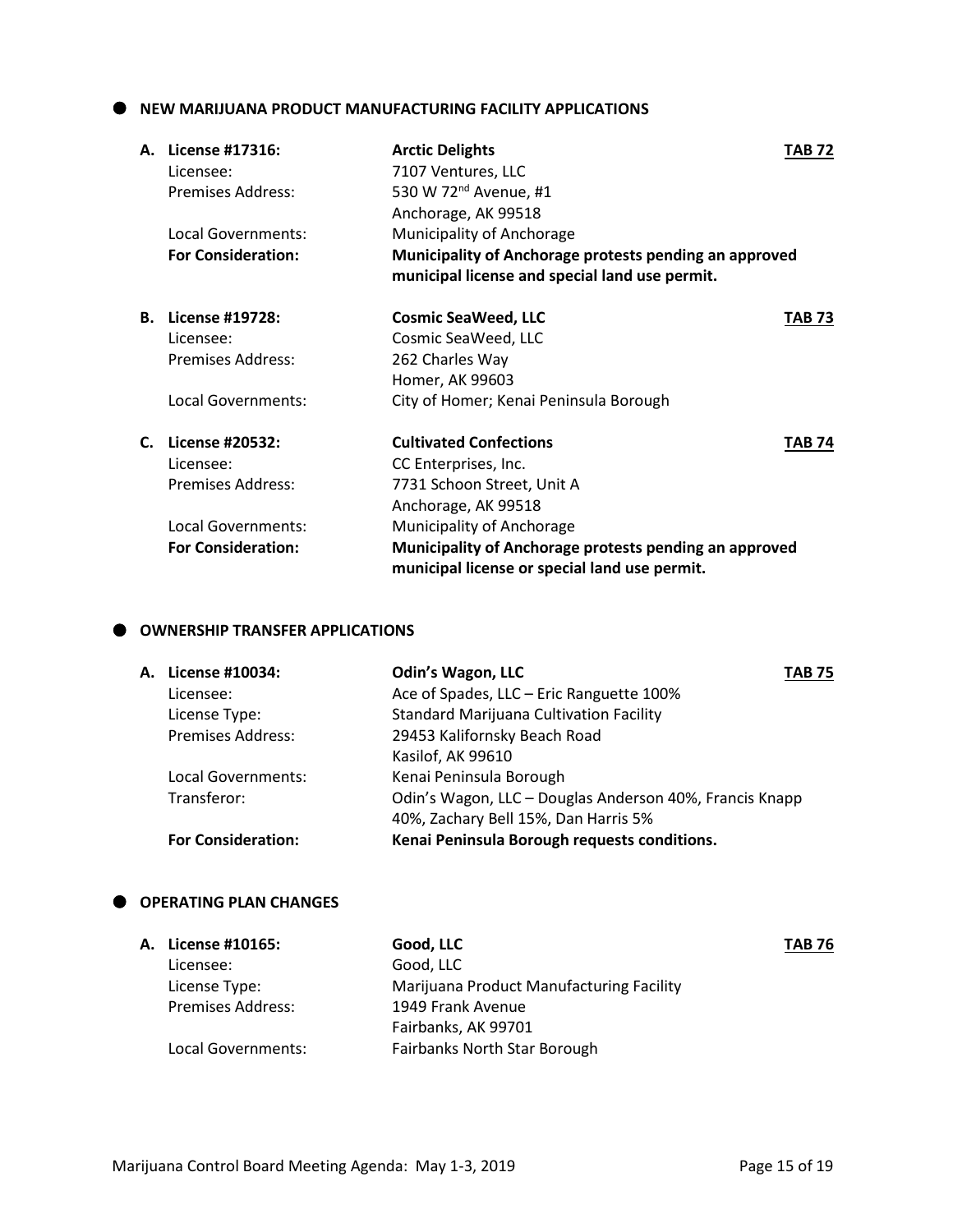| В. | License #10512:          | Southeast Alaska Laboratories, LLC             | <b>TAB 77</b> |
|----|--------------------------|------------------------------------------------|---------------|
|    | Licensee:                | Southeast Alaska Laboratories, LLC             |               |
|    | License Type:            | <b>Marijuana Testing Facility</b>              |               |
|    | Premises Address:        | 5450B Jenkins Drive                            |               |
|    |                          | Juneau, AK 99801                               |               |
|    | Local Governments:       | City and Borough of Juneau                     |               |
| C. | License #10828:          | <b>Glacier Extracts</b>                        | <b>TAB 78</b> |
|    | Licensee:                | <b>Glacier Extracts, LLC</b>                   |               |
|    | License Type:            | Marijuana Product Manufacturing Facility       |               |
|    | Premises Address:        | 8639 Toloff Street, Suite 3                    |               |
|    |                          | Anchorage, AK 99507                            |               |
|    | Local Governments:       | Municipality of Anchorage                      |               |
|    | D. License #10856:       | <b>Raspberry Roots</b>                         | <b>TAB 79</b> |
|    | Licensee:                | Raspberry Roots, LLC                           |               |
|    | License Type:            | Marijuana Product Manufacturing Facility       |               |
|    | Premises Address:        | 501 Raspberry Road, Suite 102                  |               |
|    |                          | Anchorage, AK 99501                            |               |
|    | Local Governments:       | Municipality of Anchorage                      |               |
| Е. | License #12768:          | <b>Secret Garden Cannabis</b>                  | <b>TAB 80</b> |
|    | Licensee:                | Axion Enterprises, LLC                         |               |
|    | License Type:            | Retail Marijuana Store                         |               |
|    | Premises Address:        | 726 E 15 <sup>th</sup> Avenue, Suite 1         |               |
|    |                          | Anchorage, AK 99501                            |               |
|    | Local Governments:       | Municipality of Anchorage                      |               |
| F. | License #12769:          | <b>Secret Garden Cannabis</b>                  | <b>TAB 81</b> |
|    | Licensee:                | Axion Enterprises, LLC                         |               |
|    | License Type:            | Marijuana Product Manufacturing Facility       |               |
|    | <b>Premises Address:</b> | 726 E 15 <sup>th</sup> Avenue, Suite 2         |               |
|    |                          | Anchorage, AK 99501                            |               |
|    | Local Governments:       | Municipality of Anchorage                      |               |
|    | G. License #12770:       | <b>Secret Garden Cannabis</b>                  | <b>TAB 82</b> |
|    | Licensee:                | Axion Enterprises, LLC                         |               |
|    | License Type:            | <b>Standard Marijuana Cultivation Facility</b> |               |
|    | Premises Address:        | 726 E 15 <sup>th</sup> Avenue, Suite 3         |               |
|    |                          | Anchorage, AK 99501                            |               |
|    | Local Governments:       | Municipality of Anchorage                      |               |
|    | H. License #13588:       | <b>AKfunding LLC</b>                           | TAB 83        |
|    | Licensee:                | <b>AKfunding LLC</b>                           |               |
|    | License Type:            | <b>Standard Marijuana Cultivation Facility</b> |               |
|    | Premises Address:        | 12975 W Horizon Way                            |               |
|    |                          | Houston, AK 99694                              |               |
|    | Local Governments:       | City of Houston; Matanuska-Susitna Borough     |               |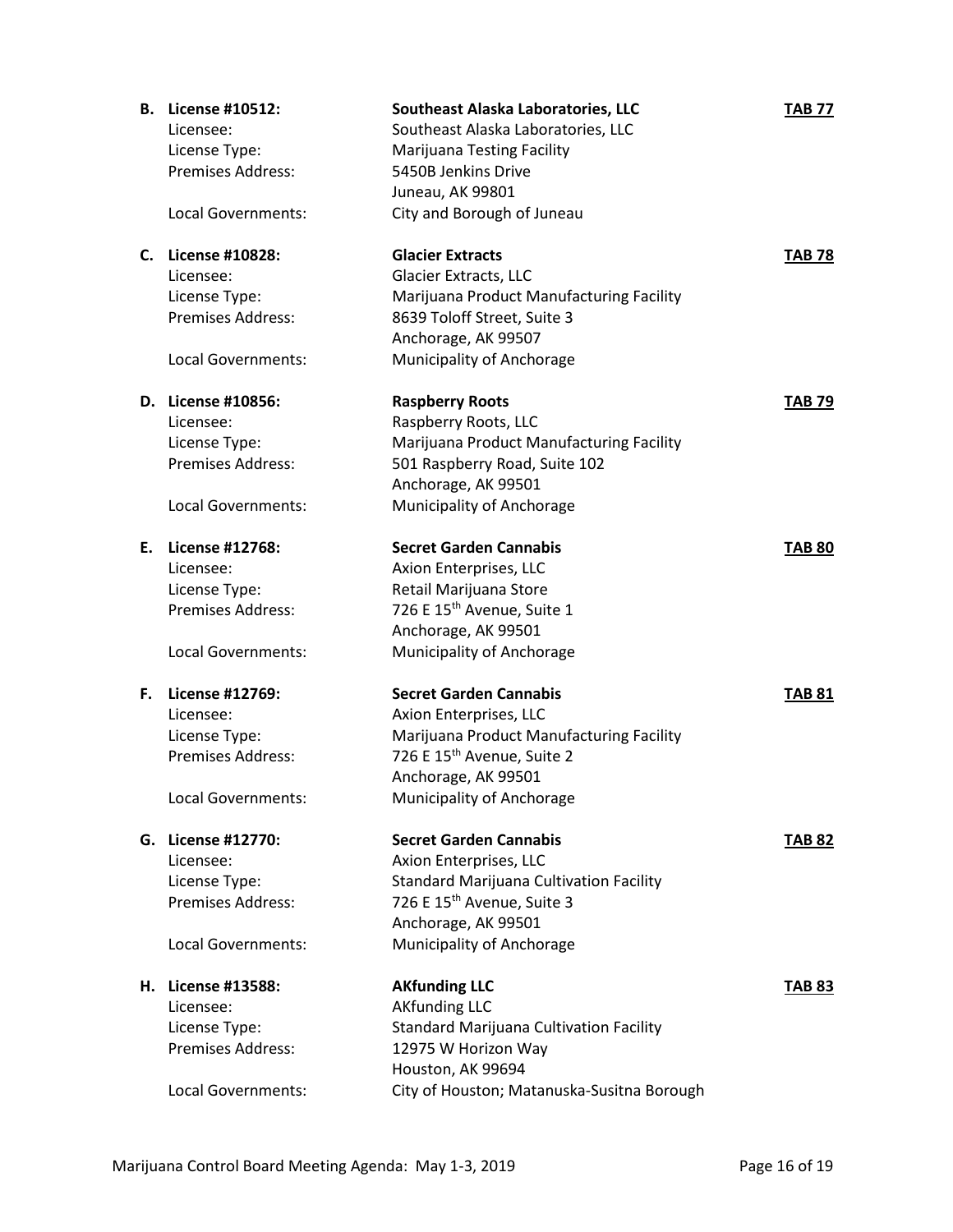| I. | License #13697:               | <b>Wakin' Bakery</b>                           | <b>TAB 84</b> |
|----|-------------------------------|------------------------------------------------|---------------|
|    | Licensee:                     | SFA, LLC                                       |               |
|    | License Type:                 | Marijuana Product Manufacturing Facility       |               |
|    | <b>Premises Address:</b>      | 218 Kelly Drive                                |               |
|    |                               | Ketchikan, AK 99901                            |               |
|    | Local Governments:            | Ketchikan Gateway Borough                      |               |
| J. | License #14396:               | Alaska Frontier Cannabis, LLC                  | <b>TAB 85</b> |
|    | Licensee:                     | Alaska Frontier Cannabis, LLC                  |               |
|    | License Type:                 | <b>Standard Marijuana Cultivation Facility</b> |               |
|    | Premises Address:             | 6570 W Trevertt Circle, Suite C                |               |
|    |                               | Wasilla, AK 99623                              |               |
|    | Local Governments:            | Matanuska-Susitna Borough                      |               |
|    | <b>For Consideration:</b>     | <b>Please review MJ-14</b>                     |               |
|    | K. License #15789:            | <b>Scorpion Grass</b>                          | <b>TAB 86</b> |
|    | Licensee:                     | L & J Ventures, Inc.                           |               |
|    | License Type:                 | <b>Standard Marijuana Cultivation Facility</b> |               |
|    | <b>Premises Address:</b>      | 266 S McCallister Drive, Suite 2               |               |
|    |                               | Wasilla, AK 99654                              |               |
|    | Local Governments:            | Matanuska-Susitna Borough                      |               |
| L. | License #15790:               | <b>Scorpion Grass</b>                          | <b>TAB 87</b> |
|    | Licensee:                     | L & J Ventures, Inc.                           |               |
|    | License Type:                 | Marijuana Product Manufacturing Facility       |               |
|    | <b>Premises Address:</b>      | 266 S McCallister Drive, Suite 3               |               |
|    |                               | Wasilla, AK 99654                              |               |
|    | <b>Local Governments:</b>     | Matanuska-Susitna Borough                      |               |
|    | <b>NEW MARIJUANA PRODUCTS</b> |                                                |               |
|    | A. License #10082:            | <b>Einstein Labs</b>                           | <b>TAB 88</b> |

|    | A. LICENSE #10082: | Einstein Labs                            | IAD 88        |
|----|--------------------|------------------------------------------|---------------|
|    | Licensee:          | Einstein Enterprises, Inc.               |               |
|    | License Type:      | Marijuana Product Manufacturing Facility |               |
|    | Premises Address:  | 2939 Porcupine Drive, Suite B            |               |
|    |                    | Anchorage, AK 99501                      |               |
|    | Local Governments: | Municipality of Anchorage                |               |
|    |                    | <b>Glacier Extracts</b>                  |               |
| В. | License #10828:    |                                          | <b>TAB 89</b> |
|    | Licensee:          | <b>Glacier Extracts, LLC</b>             |               |
|    | License Type:      | Marijuana Product Manufacturing Facility |               |
|    | Premises Address:  | 8639 Toloff Street, Suite 3              |               |
|    |                    | Anchorage, AK 99507                      |               |
|    | Local Governments: | Municipality of Anchorage                |               |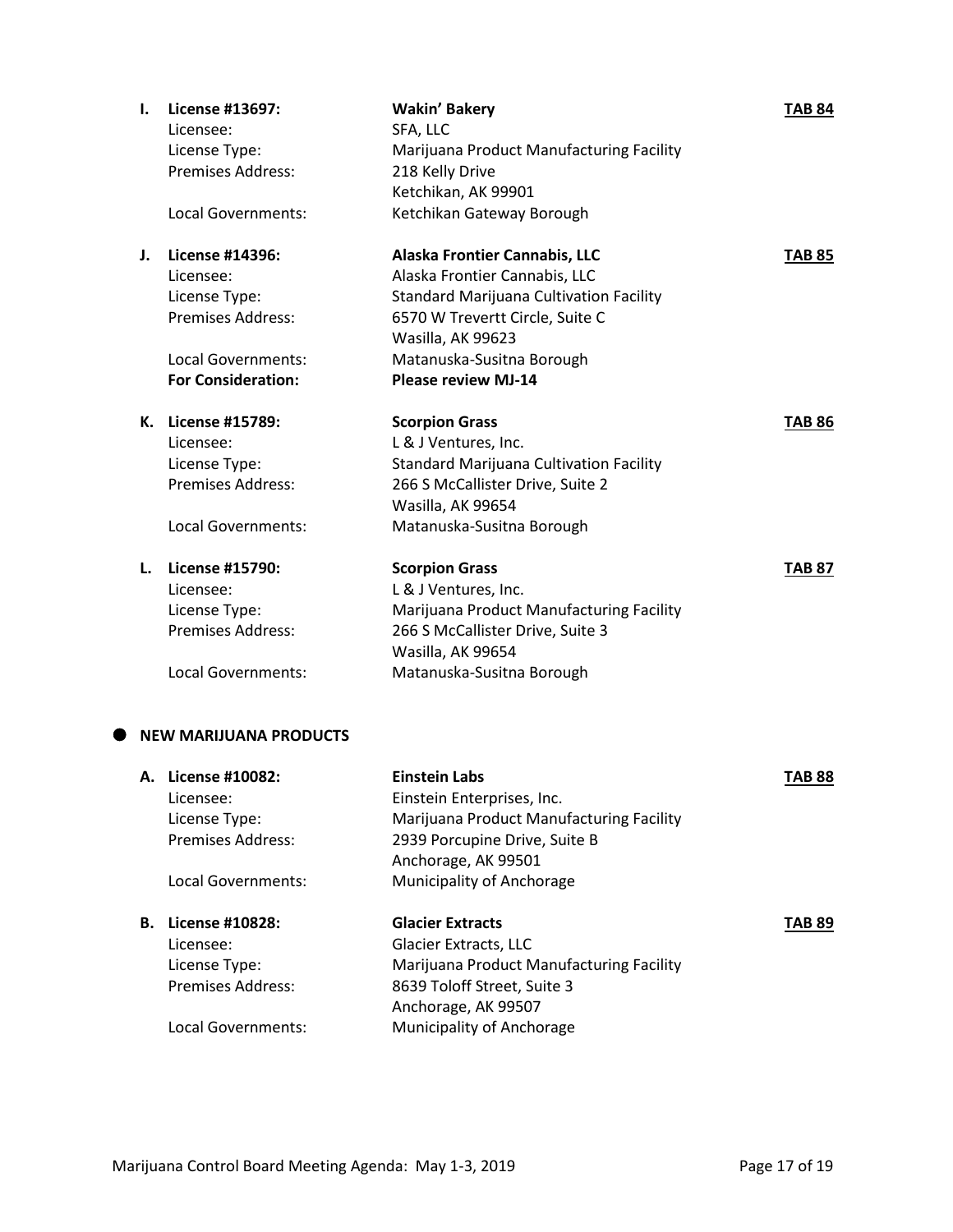|    | C. License 10165:<br>Licensee:<br>License Type: | Good, LLC<br>Good, LLC<br>Marijuana Product Manufacturing Facility | <b>TAB 90</b> |
|----|-------------------------------------------------|--------------------------------------------------------------------|---------------|
|    | Premises Address:                               | 1949 Frank Avenue                                                  |               |
|    |                                                 | Fairbanks, AK 99701                                                |               |
|    | <b>Local Governments:</b>                       | Fairbanks North Star Borough                                       |               |
|    | D. License #13249:                              | <b>Royal Mountain Extracts, LLC</b>                                | TAB 91        |
|    | Licensee:                                       | X-Tracted Laboratories                                             |               |
|    | License Type:                                   | Marijuana Product Manufacturing Facility                           |               |
|    | Premises Address:                               | 38957 S Commercial Drive                                           |               |
|    |                                                 | Talkeetna, AK 99676                                                |               |
|    | Local Governments:                              | Matanuska-Susitna Borough                                          |               |
|    | E. License #13697:                              | <b>Wakin' Bakery</b>                                               | <b>TAB 92</b> |
|    | Licensee:                                       | SFA, LLC                                                           |               |
|    | License Type:                                   | Marijuana Product Manufacturing Facility                           |               |
|    | Premises Address:                               | 218 Kelly Drive                                                    |               |
|    |                                                 | Ketchikan, AK 99901                                                |               |
|    | Local Governments:                              | Ketchikan Gateway Borough                                          |               |
| F. | License #16006:                                 | <b>Arctic Bakery, LLC</b>                                          | TAB 93        |
|    | Licensee:                                       | Arctic Bakery, LLC                                                 |               |
|    | License Type:                                   | Marijuana Product Manufacturing Facility                           |               |
|    | Premises Address:                               | 1409 Well Street                                                   |               |
|    |                                                 | Fairbanks, AK 99701                                                |               |
|    | Local Governments:                              | City of Fairbanks; Fairbanks North Star Borough                    |               |
|    | G. License #16991:                              | <b>Stoney Moose Kitchens</b>                                       | TAB 94        |
|    | Licensee:                                       | E & M Holdings, LLC                                                |               |
|    | License Type:                                   | Marijuana Product Manufacturing Facility                           |               |
|    | Premises Address:                               | 9737 Mud Bay Road, Suite 104                                       |               |
|    |                                                 | Ketchikan, AK 99901                                                |               |
|    | <b>Local Governments:</b>                       | Ketchikan Gateway Borough                                          |               |
|    |                                                 |                                                                    |               |
|    | <b>SEIZURE HEARING</b>                          |                                                                    |               |

| A. License #12815:       | <b>Turnagain Manufacturing Company</b>   | <b>TAB 95</b> |
|--------------------------|------------------------------------------|---------------|
| Licensee:                | <b>Turnagain Manufacturing Company</b>   |               |
| License Type:            | Marijuana Product Manufacturing Facility |               |
| <b>Premises Address:</b> | 524 E 48 <sup>th</sup> Avenue, Unit 1    |               |
|                          | Anchorage, AK 99503                      |               |
| Local Governments:       | <b>Municipality of Anchorage</b>         |               |
|                          |                                          |               |

## **MARIJUANA MAILBOX TAB 96**

All correspondence received in th[e marijuana@alaska.gov](mailto:marijuana@alaska.gov) inbox from February 2 to April 12, 2019.